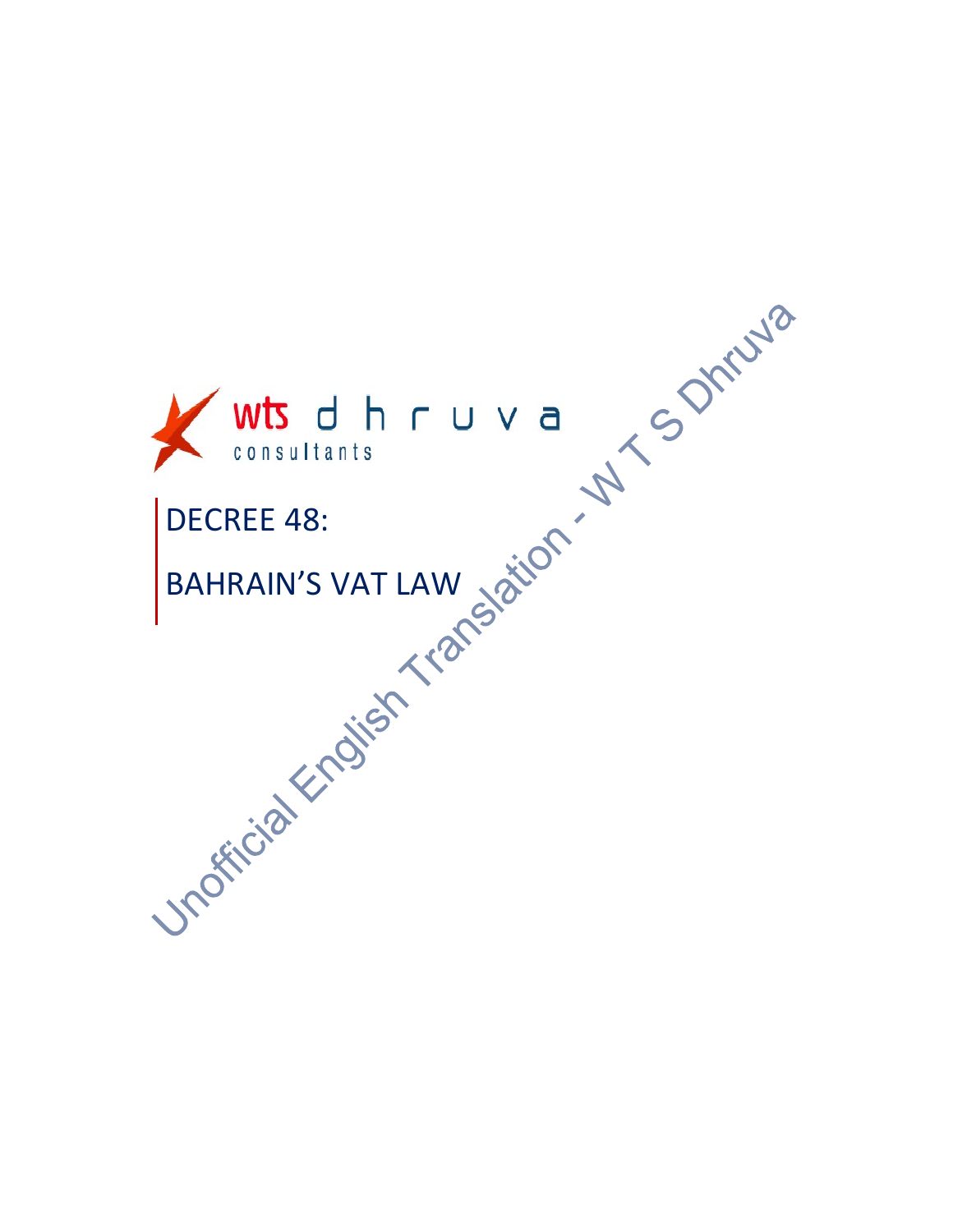#### Decree-Law No. (48) of 2018 Issuing the VAT law

## We, Hamad Bin Isa Al Khalifa, King of the Kingdom of Bahrain,

After reviewing the Constitution, and in particular Article (38) thereof,

And the Civil and Commercial Procedures Law promulgated by Legislative Decree No. (12) of 1971 and its amendments,

And the Penal Code promulgated by Legislative Decree No. (15) of 1976 and its amendments,

And the Trade Law promulgated by Legislative Decree No. 7 of 1987 and its amendments,

And Decree-Law No. (10) of 1990 regarding the control of pearls and precious stones, as amended by Legislative Decree No. (65) of 2014,

And the Civil Code promulgated by Legislative Decree No. (19) of 2001, as amended by Law No. (27) of 2017,

And the Business Companies Law promulgated by Legislative Decree No. (21) for the year 2001 and its amendments,

And Decree-Law No. (10) of 2002 approving the unified customs system (law) of the Gulf Cooperation Council states,

And Decree-Law No. (39) of 2002 on the general budget and its amendments

And the Code of Criminal Procedure promulgated by Legislative Decree No. 46 of 2002 and its amendments,

And the Central Bank of Bahrain and Financial Institutions Law promulgated by Law No. 64 of 2006 and its amendments,

And Law No. (16) of 2014 regarding the protection of state information and documents,

And Decree-Law No. (27) of 2015 regarding the Commercial Register,

And Law No. (18) of 2016 regarding Limited Investment Partnerships,

And Decree-Law No. (47) of 2018 to ratify the unified value added tax agreement of the GCC countries,

And based on the proposal of HRH the Prime Minister,

And after the approval of the Council of Ministers, We have ratified and enacted the following:

## Article 1

The provisions of the Value Added Tax Law associated with this Law shall apply.

#### Article 2

The Minister may, after the approval of the Council of Ministers, determine the percentage of tax revenues and administrative fines for purposes of covering tax refund requests in accordance with the applicable tax laws in the Kingdom.

The amounts impounded shall be deposited in a separate account at one of the accredited banks. The withdrawal from these amounts shall be made in accordance with the mechanism of recovery established under the applicable tax laws of the Kingdom.

## Article 3

The Minister shall issue, after the approval of the Council of Ministers, the implementing regulation of this Law within fifteen days from the date of its implementation.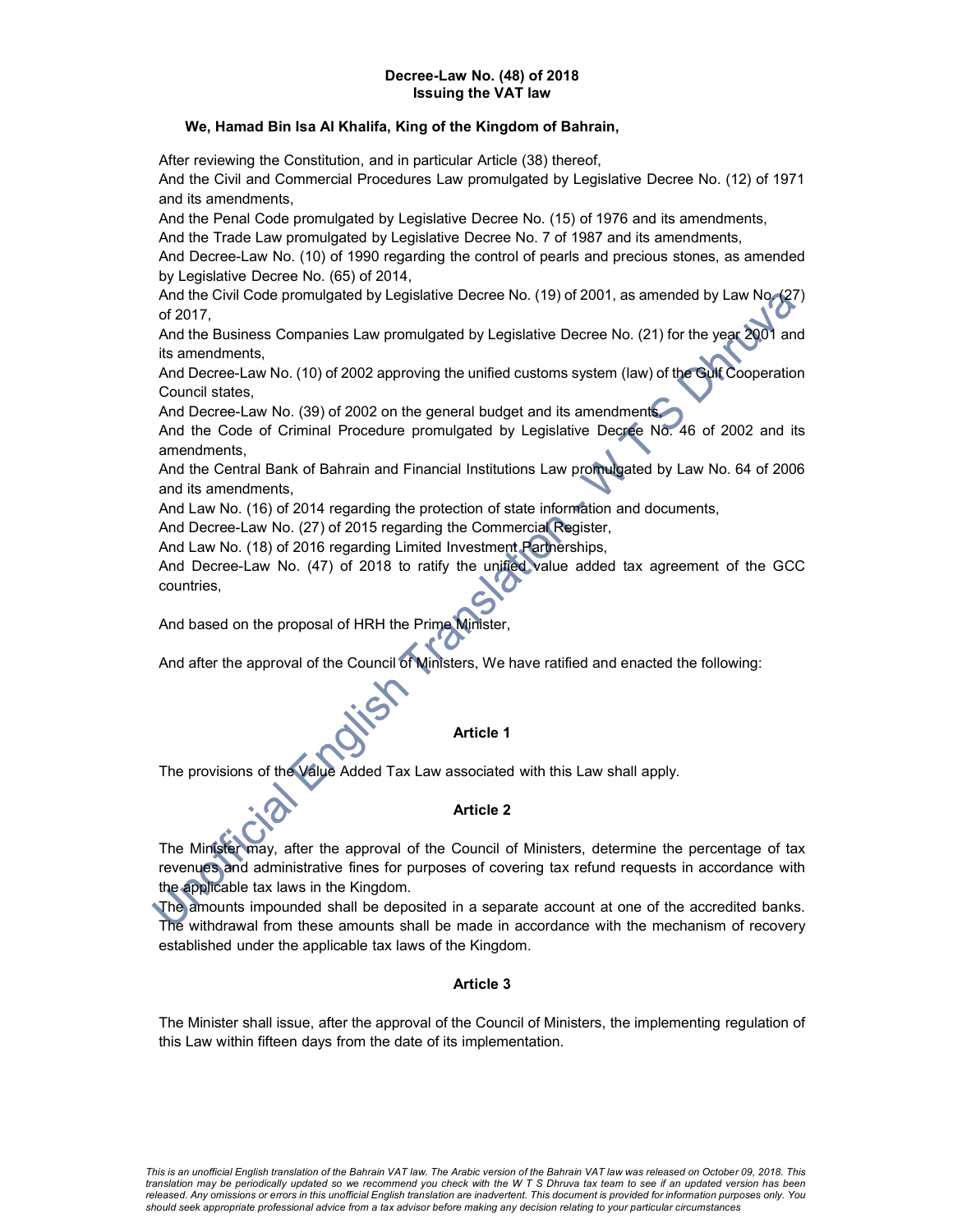#### Article 4

The Prime Minister and the Ministers, each in his respective capacity, shall implement this Law, which shall come into effect on January 1, 2019. It shall be published in the Official Gazette, and the provisions of Article (77) of the associated Law shall apply from the day following the date of publication.

#### Hamad bin Isa Al Khalifa

King of the Kingdom of Bahrain

V S Drivys

Khalifa bin Salman Al Khalifa Prime Minister

Issued at Riffa Palace On the 25<sup>th</sup> of Muharram 1440 Corresponding to 5<sup>th</sup> October, 2018

> VAT law Chapter One Preliminary provisions

> > Article (1) Definitions

In the application of the provisions of this Decree-Law, the following words and expressions shall have the meanings assigned against each unless the context otherwise requires:  $\boldsymbol{c}$ 

- 1. The Kingdom: The territory of the Kingdom of Bahrain, including its lands and subsoil, adjacent territorial waters and seabed, and all on which sovereign rights are exercised, in accordance with the provisions of international law.
- 2. Minister: Minister of Finance.
- 3. Authority: The GCC National Taxation Authority established by Decree No. (45) of 2018.
- 4. Council: Gulf Cooperation Council.
- 5. The Agreement: The Unified Value Added Tax Agreement of the GCC States, ratified by Legislative Decree No. 47 of 2018.
- 6. The Unified Customs System (Law): Decree-Law No. (10) of 2002 approving the unified Customs Law of the GCC States.
- 7. The First Entry Point: The first customs entry point for goods entering the GCC region from abroad according to the unified customs law.
- 8. Final destination point: The customs point of goods entry into any of the States of the Council when that State is the ultimate destination of the goods,

9. Value Added Tax: A tax imposed on the import and supply of Goods and Services at each stage of production and distribution, including the Deemed Supply.

- 10. Deemed Supply: Operations deemed to be the supply of goods and services, in accordance with the cases provided for in this law.
- 11. Supply: Any form of paid supply of goods and services, in accordance with the provisions of this law.
- 12. Implementing States: The GCC States that are implementing a Tax law pursuant to their local laws.
- 13. Person: any natural or legal person, public or private, or any other form of partnership.
- 14. Taxable Person: A person who carries on an economic activity independently for the purpose of achieving income, and is registered or obliged to register for tax purposes under the provisions of this law.
- 15. Taxable Trader: A Taxable Person in any Implementing State, whose main activity is the distribution of gas, oil, water or electricity.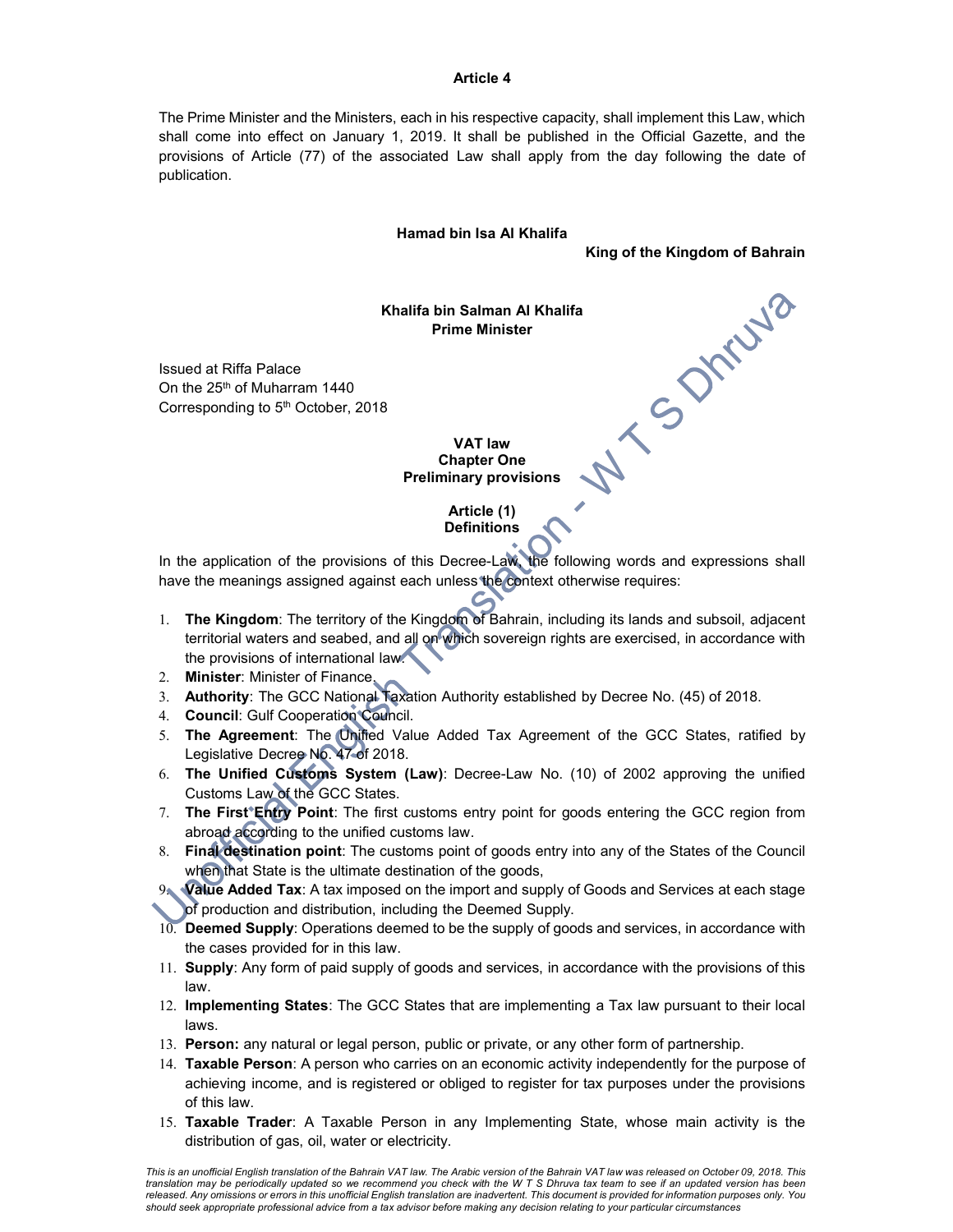- 16. The economic activity: The activity being carried out in a continuous and regular manner and shall include commercial or industrial, or agricultural, or professional, or service or, any use of material or non-material properties, or any other similar activity.
- 17. Goods: All types of material property/material assets and shall include water and all types of energy including electricity, gas, lighting, heating, refrigeration & air conditioning.
- 18. Import of goods: Entry of goods from outside the territory of the GCC states to any member state in accordance with the provisions of the common customs system (law).
- 19. Export of goods: Supply of goods from any member state to outside the territory of the GCC states in accordance with the provisions of the common customs system (law).
- 20. Services: Everything that is not a commodity, whether locally or imported.
- 21. Taxable supplies: Supplies upon which tax is levied based on the provisions of this Agreement, based either on the basic rate or zero rate and the related input tax shall be deducted based on the provisions of this Agreement.
- 22. Input Tax: Tax incurred by the taxable person in relation to goods & services supplied to him or, imported for the purposes of carrying out economic activity.
- 23. Tax exempted supplies: Supplies upon which tax is not levied, and the related input tax shall not be deducted based on the provisions of this Law.
- 24. Registration number: The special tax identification number issued by the Authority to the Registrar for tax purposes.
- 25. Tax Group: Two or more persons are registered for tax purposes and shall be treated as one taxable person in accordance with the provisions of this Law,
- 26. The consideration: All that the taxable supplier has received or shall receive from the customer or from a third party in return for supplying goods or services including VAT.
- 27. Importer: A person whose customs records show that he is an importer of goods in accordance with the provisions of the common customs system (law).
- 28. The supplier: The person who supplies goods or services.
- 29. The customer: The person receiving goods or services.
- 30. Resident: Each person who has a place of residence in the Kingdom.
- 31. Non Resident: Each person who has no place of residence in the Kingdom.
- 32. The place of residence of the person: The place where the headquarters of the person or any other type of establishment shall be based. In the case of a natural person his usual place of residence in case of not having headquarters or a fixed establishment. And in case the person has a place of residence in more than one state, the place of residence shall be considered to be the place which is more closely related to the supply.
- 33. The headquarters: The place where the business is legally incorporated or, the place where the actual management takes place, and where the main decisions related to the progress of work takes place – in case it was different from the place of incorporation.
- 34. The Fixed Establishment: Any fixed place for business other than the headquarters, where work is carried out and is distinguished by the fact that it has human & technical resources on a permanent basis and in a way that enables a person to supply or receive goods or services.
- 35. Capital Assets: Tangible or intangible assets which constitute part of the assets of the business and are assigned for long-term use as a business tool or as an investment means.
- $36.$  The reverse (charge) calculation: The mechanism by virtue of which the taxable customer is liable for the tax due on behalf of the supplier and responsible for all the obligations provided under this Agreement & the local law.
- 37. The related persons: Two or more persons where one person has the authority of supervision & direction over the other person, whereby he holds an administrative authority enabling him to influence the work of the other person from financial, economic & organizational aspect; including persons subject to a third person's authority enabling him to influence their work from a financial or economic or organizational aspect. The deductible tax: Input tax, which can be deducted from the tax due on the supplies for each tax period in accordance with the provisions of this Law.
- 38. The net tax: The tax resulting from subtracting the deductible tax in a member state from the tax due in such state during the same tax period, and the net tax could be either payable or refundable.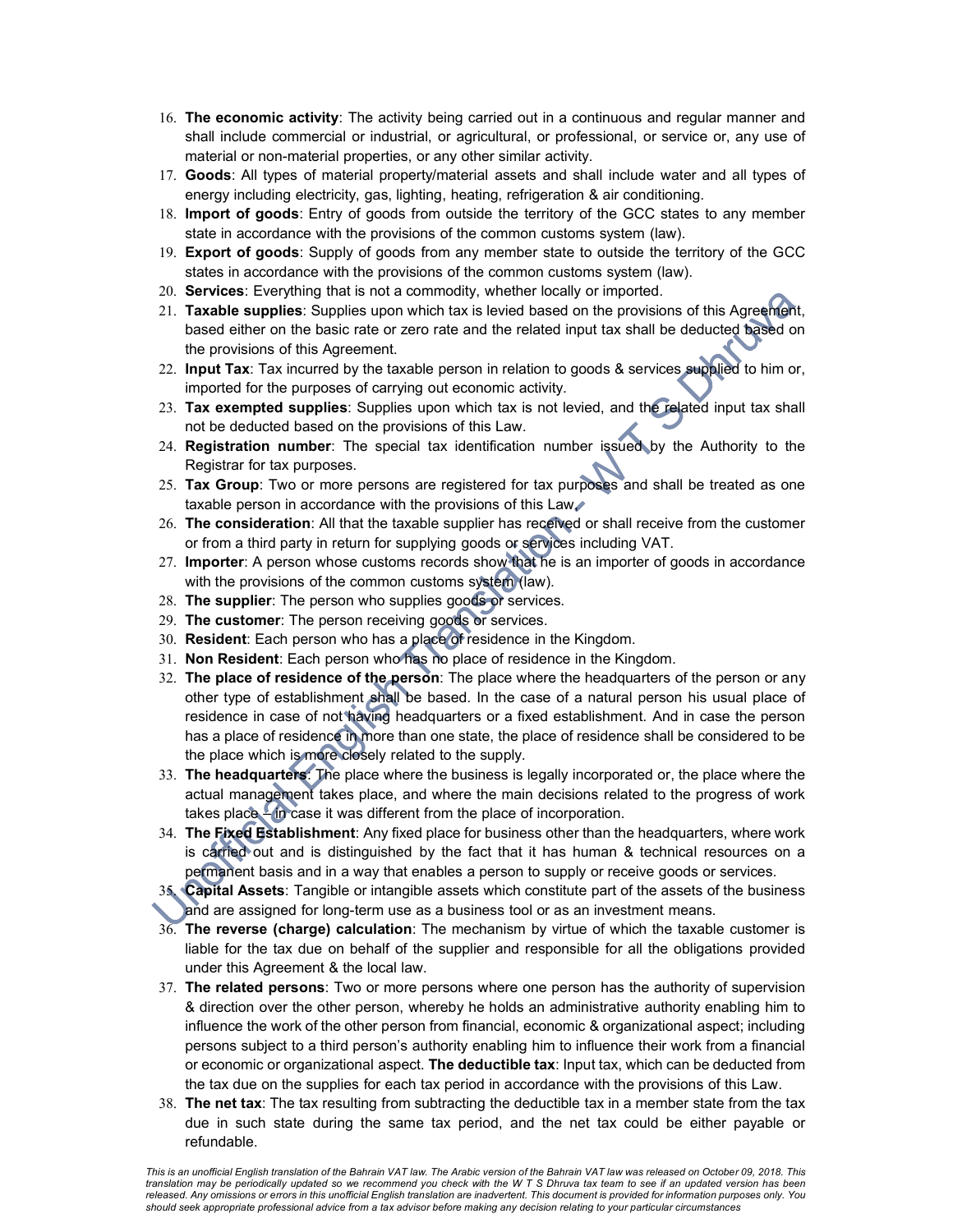- 39. The mandatory registration threshold: The minimum limit for the value of actual supplies by virtue of which the taxable person shall be required to register for tax purposes.
- 40. The voluntary registration threshold: The minimum limit for the value of actual supplies by virtue of which the taxable person may apply to register for tax purposes.
- 41. Tax Return: Information and data specified for Tax purposes and submitted by a Taxable Person in accordance with a form prepared by the Authority.
- 42. The tax period: The period of time upon which the net tax shall be computed and the tax return is submitted.
- 43. Tax Invoice: A written or electronic document that the taxable person is obligated to submit, and in which the details of a Taxable Supply is recorded.
- 44. Tax Credit / Debit Note: A written or electronic document that the taxable person is obligated to submit when doing any amendment to the Supply Consideration in accordance with the provisions of this Law.
- 45. Voucher: Any written or electronic instrument that gives the right to receive Goods or Services against the value stated thereon or the right to receive a discount on the price of the Goods or Services. Vouchers do not include postage stamps issued by the Kingdom Post.
- 46. The market value: the price in return for which the goods or services can be traded in an open market between two independent parties and within competitive. conditions, and it does not include any tax.
- 47. Government Entities: Ministries, government departments, government agencies, authorities and public institutions in the Kingdom.

Internal Supplies: Supplies of goods or services by a supplier resident in The Kingdom to a customer resident in another implementing state, and vice versa.

- 48. Sovereign Supplies: Supplies made by government agencies in their sole capacity, whether they are paid or free of charge.
- 49. Tax Representative: The person authorized by the Authority to represent the taxable nonresident in all matters relating to his obligations and tax rights.
- 50. Tax Agent: A person licensed by the Authority to act on behalf of the taxable resident in respect of all his obligations and tax rights.
- 51. Regulation: The executive regulations of this law.

## Chapter Two Scope of the Tax and its Rate

## Article (2) Scope of the Tax

Tax is imposed on all Taxable Supplies of Goods and Services made in the Kingdom by a Taxable Person or received in the Kingdom by a Taxable Person in instances where the Reverse Charge Mechanism applies.

#### Article (3) Tax Rate

The tax shall be imposed at a basic rate of (5%) of the value of the supply or import unless a special provision is provided in this law exempt from tax or imposed by zero rate.

The declared price of goods and services in the local market shall include the value of the tax due, in accordance with the terms and conditions prescribed by the Regulations.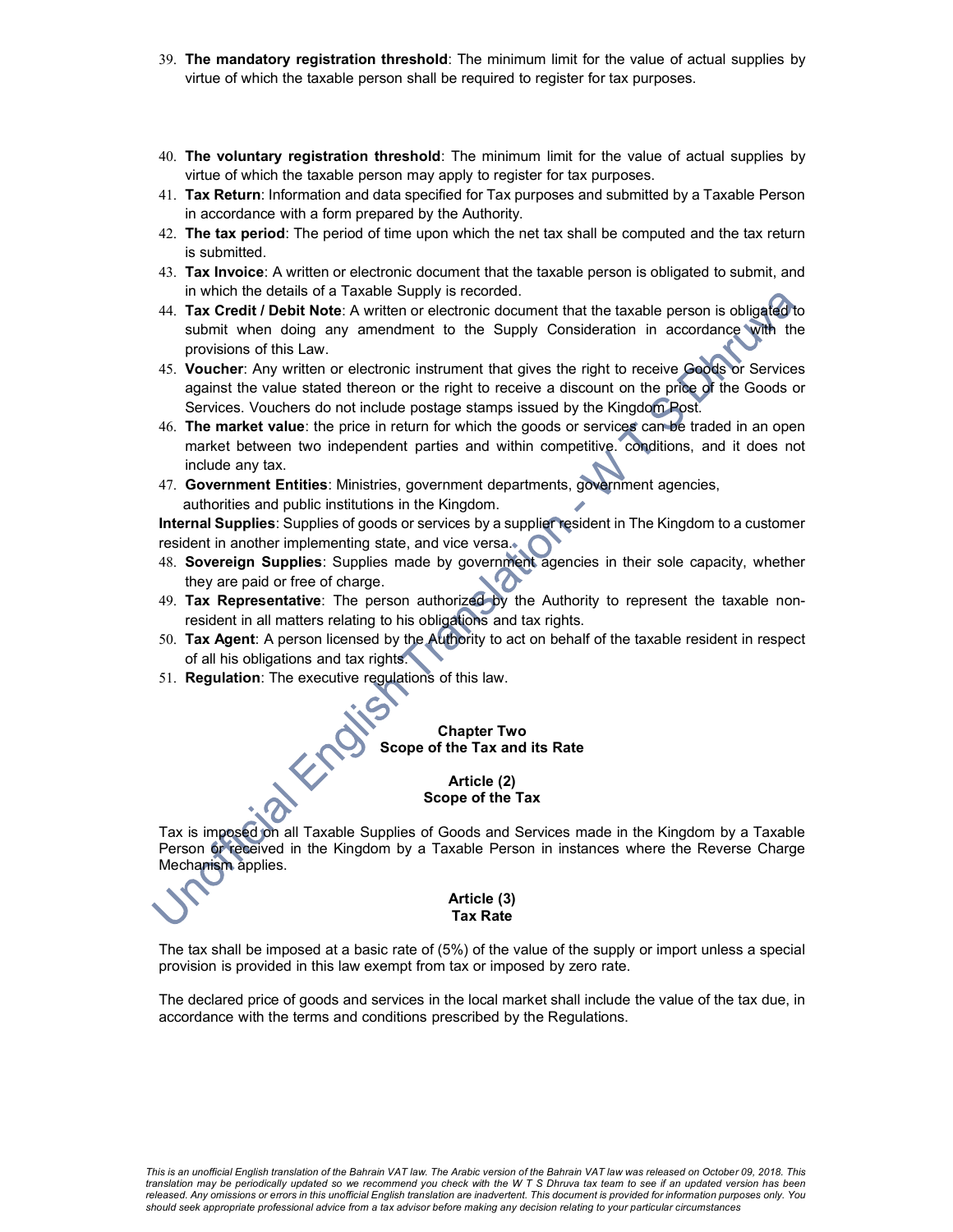#### Article (4) The persons liable to pay tax

The tax shall be payable by:

- 1. Taxable person who carries out the supply of goods and services in the Kingdom.
- 2. The taxable customer who receives goods or services in the Kingdom from a non-resident supplier according to the reverse charge mechanism, by disclosing them within his tax return.
- 3. Any person appointed or recognized as an importer in accordance with the provisions of the Common Customs Law and shall be obliged to pay the tax due for importation.
- 4. Every person mentions a tax amount on an invoice issued in the Kingdom.

The Regulations shall specify the rules and procedures for applying the provisions of this Article.<br> **Chapter Three**<br>
Supply

## Chapter Three Supply

## Article (5) Supply of Goods

- A. Supply of goods shall mean transferring the ownership of such goods or the right to dispose it as an owner, including the following cases:
	- 1. Waiving the right of ownership of the goods by virtue of an agreement providing for the transfer of ownership of such goods or, the possibility to transfer it at a date subsequent to the date of such agreement (but) not later than the date of full settlement of the consideration.
	- 2. Granting in rem rights resulting from the ownership, which give the right to use for real estate properties.
	- 3. Transferring ownership of goods for a consideration in a compulsory manner by means of a decision issued by the Public Authorities or by means of any applicable law in the Kingdom.
	- 4. The taxable person transferring goods that constitute part of his assets from its location in The Kingdom to another location in another implementing state, except in the following cases.
	- a) Proven use of goods in other implementing state on a temporary basis within the conditions of temporary import stipulated under the common customs system (law).
	- b) The condition of the transfer of goods as a part of another taxable supply in the other implementing state.
- B. The Regulations shall specify the rules and procedures for the application of the provisions of this Article, including the provisions governing the supply transactions of multiple components at a single price, whether these components are goods or services or both.

#### Article (6) Supply of services

Any supply transaction which doesn't constitute supply of goods shall be considered as a supply of services based on the provisions of the regulation.

## Article (7) Vouchers

the sale or issuance of the vouchers is not considered to be a supply unless the consideration received for this sale or issuance exceeds its codified nominal value. The process of supplying goods and services in exchange of vouchers shall be subject to the tax in accordance with the terms and conditions specified by the regulation.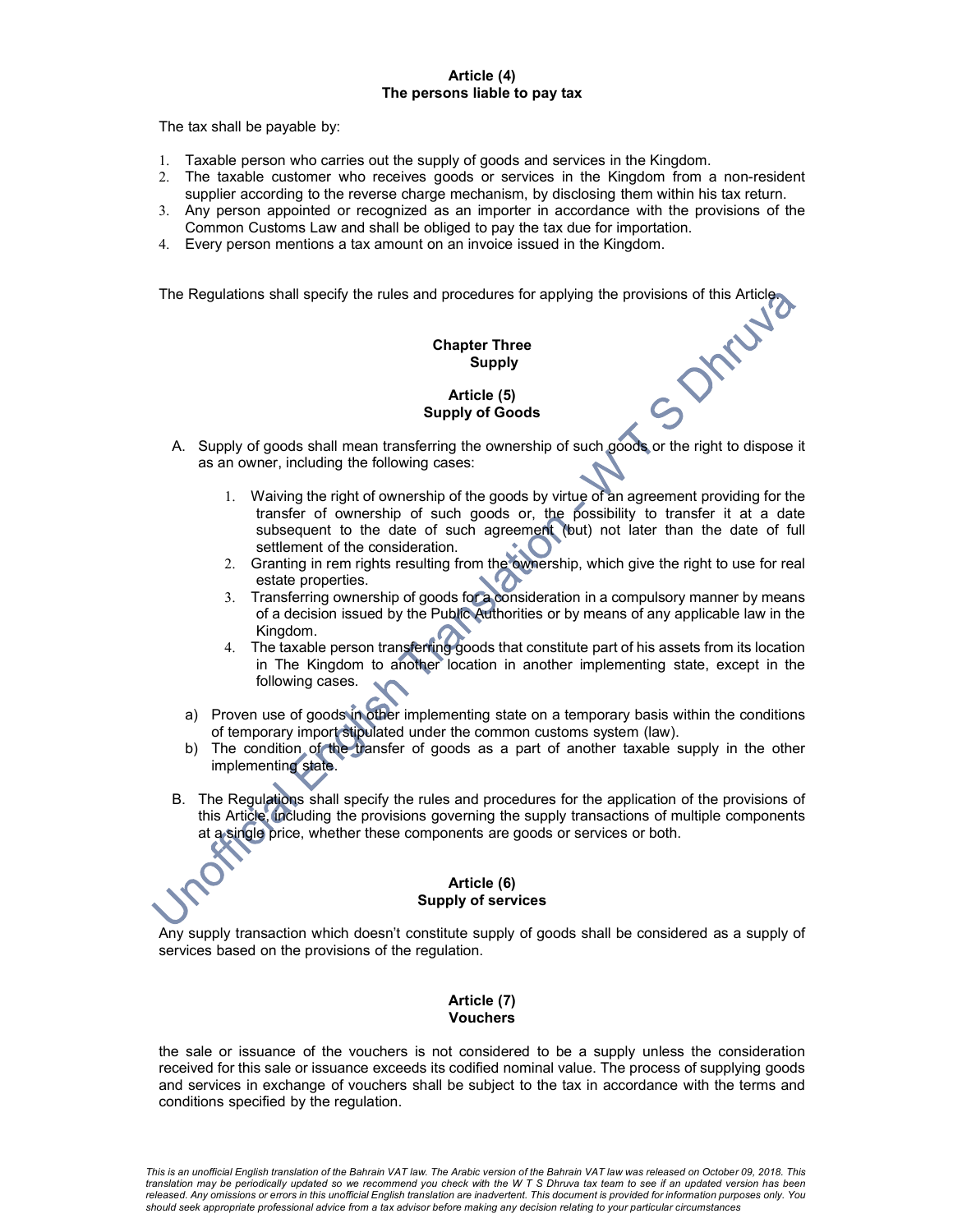#### Article (8) Supply via Agent

If the taxable person supplies or receives goods or services in his own name on behalf of another person, he will be treated for the purposes of the application of this law as being present in the supply or receipt of such goods or services by himself.

## Article (9) Supply by Government Entities

Supplies by Government Entities are submitting to tax as long as they are operated in a non-sovereign manner through the conduct of economic activity in accordance with competitive mechanisms with the private sector. A decision shall be issued by the Prime Minister determining these entities, their taxable supplies, the nature of the tax returns they submit and the cancellation of their registration.

#### Article (10) Deemed Supply

- A. The taxable person shall be considered as if he has carried out a supply of goods transaction, in the following cases:
	- 1. The use or assignment of goods which constitute part of his assets for other than economic activity purposes.
	- 2. Changing the use of goods in order to carry out non-taxable supplies.
	- 3. Keeping goods he owns on the date of cancellation of his registration despite ceasing economic activity.
	- 4. Supply of goods without consideration unless supply is taking place in the context of business such as samples & gifts of insignificant value for the purposes of his economic activity within the amount specified by the Regulation.
	- 5. Providing services without consideration.
- B. The provisions of paragraph (a) of this Article shall apply where the taxable person deducts the input tax for the goods and services referred to.
- C. The regulation shall specify the detailed provisions regulating the deemed supply.

## Article (11) Waiver of economic activity

A taxable person's waiver of his economic activity or part thereof in favor of the taxable assignee in the Kingdom shall not be deemed to be a supply- for the purposes of the application of this Lawwhether with or without consideration.

The Regulations shall specify the terms and conditions of the application of this Article.

#### Chapter Four Tax Due Date

## Article (12) Tax Due Date on the Supply of Goods & Services in general

Tax shall fall due on the date of supply of goods or services or, on the date of issuing a tax invoice or, on the date of receiving partial or full consideration and within the limit of the amount received, whichever is earlier.

- B. The date of supply of the goods or services on which the tax is due shall be as follows
	- 1. The starting date of transport of goods if they are transported under the supervision of the supplier.
	- 2. The date such goods were placed at the disposal of the customer if they are transported without supervision from the supplier.
	- 3. The completion date of installation or assembly of goods, with respect to the transactions of supply of goods with installation or assembly.
	- 4. The completion date of performance of the services.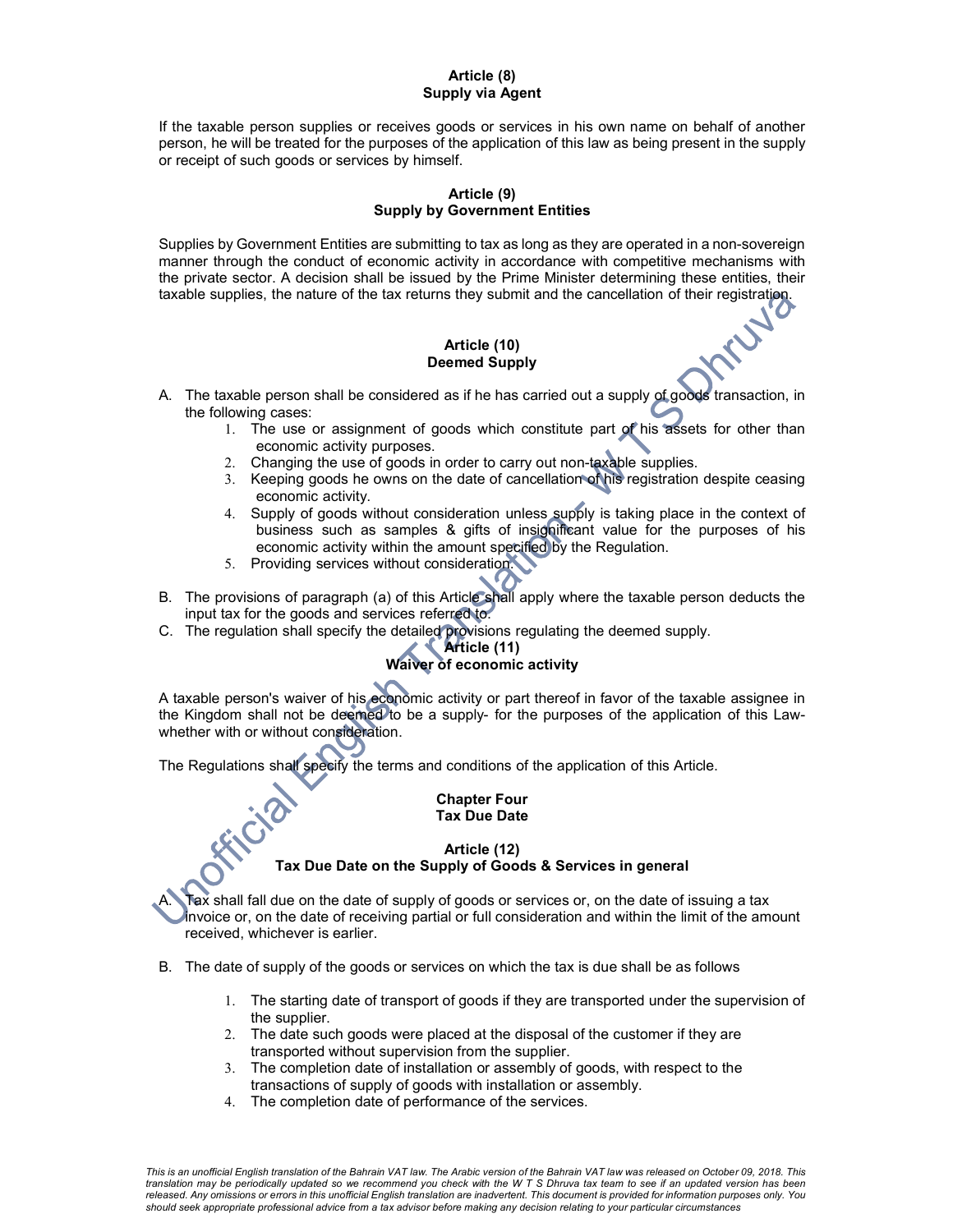#### Article (13)

## The date of the tax on the supply of goods and services in certain cases

- A. The date of supply of goods or services for any contract involving periodic payments or consecutive invoices is the earlier date of the following dates and provided that it does not exceed the period of twelve months from the date of commencement of the supply of goods or services.
	- 1. The date of issuing any tax invoice or any other similar document.
	- 2. The due date of payment of the amount specified in the tax invoice.
	- 3. Date of receipt of the amount paid.
- B. The date of supply in cases where the payment is made through the vending machines is the date of collection of the amounts paid from these machines.
- C. The date of the deemed supply of the goods or services is the date of their supply, assignment, disposition, change in the use or the date of canceling the registration, on a case by case basis, as determined by the Regulation.
- D. The date of the customs duty due or the date on which it was supposed to be due in accordance with the provisions of the Common Customs System (Law).
- E. The date of supply of the vouchers shall be the date of issuance or the subsequent date of supply.

Chapter Five Place of supply

## Article (14) Place of supply of goods

- A. The place of supply of goods in the Kingdom shall be in the following cases:
	- 1. If the goods are placed at the disposal of the customer in the Kingdom for the supply without transport or dispatch.
	- 2. If the goods were in the Kingdom at the time of the commencement of their transport or dispatch in respect of the supply with the transport or dispatch, whether transferred or sent by the supplier or to the customer's account.
	- 3. If the installation or assembly of the goods supplied has been done in the Kingdom.
- B. As for the internal supplies of goods:
	- 1. The place of the internal supplies of goods in the Kingdom shall be the place where the transport or dispatch of the goods ends, and the customer is subject to tax therein or the supplier is registered or obliged to register therein.
	- 2. The place of supply of the internal supplies of goods shall be in the Kingdom if it is the place of commencement of the transport or dispatch of the goods in case of supply without assembly and installation, and the supplier is registered for tax purposes and the customer is not registered in the implementing state in which the transport or dispatch ends, provided that the value of the supplier's taxable imports to this implementing state does not exceed twelve consecutive months which is the mandatory registration limit.

#### Article (15) Place of Supply of energy and water

As an exception to the provisions of article (14) of this Law, the location of the supply of gas, oil, and water is determined through the distribution system through the pipelines and the supply of electricity through the networks of production, transmission, and distribution of electricity according to the following:

- 1. If the supply is from a taxable person's headquarters in The Kingdom to a taxable trader's headquarters in another implementing state, the place of supply shall be considered to be at the taxable trader's headquarters.
- 2. If the supply is from a taxable person to a non-taxable person, the place of supply shall be located in the actual place of consumption.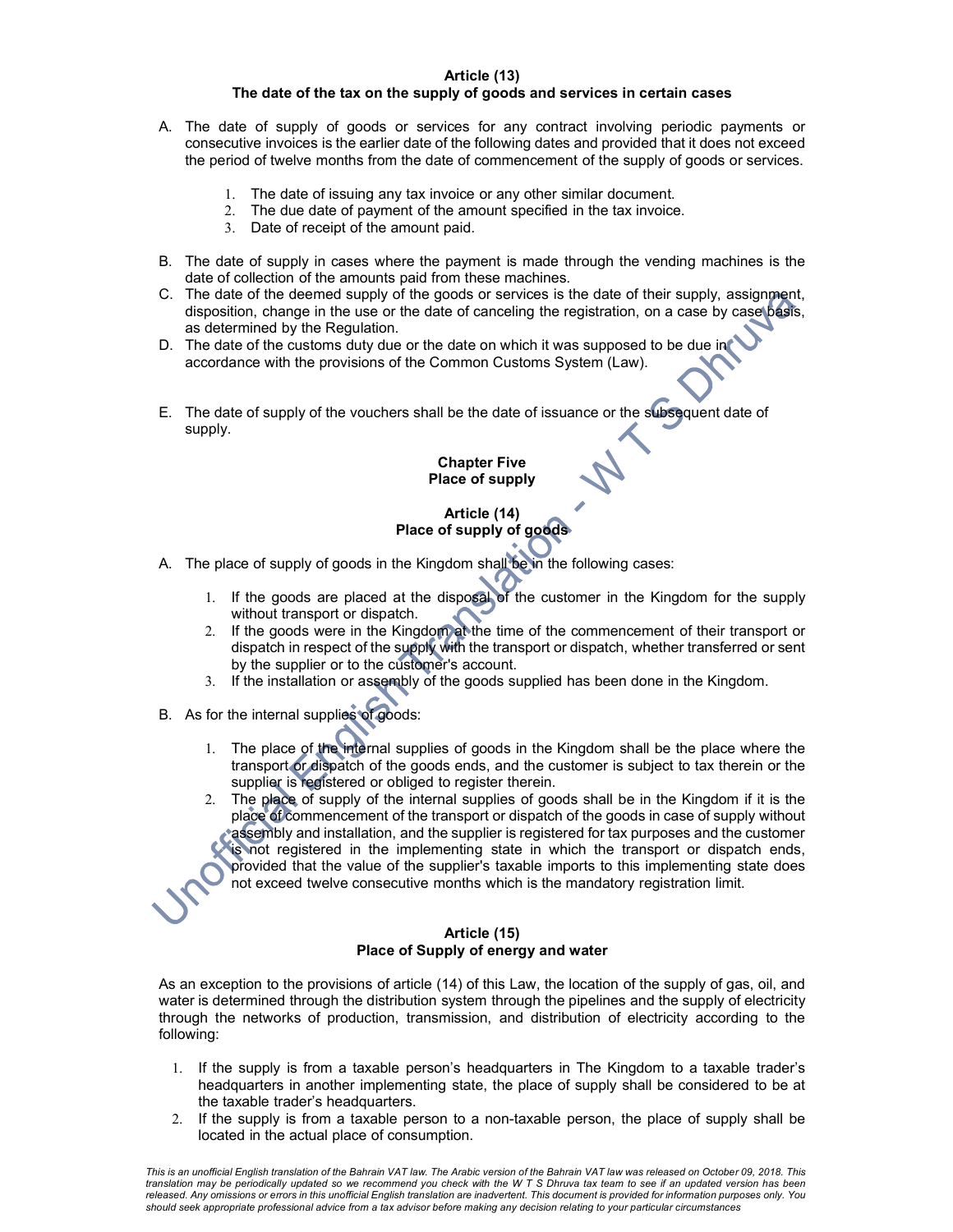#### Article (16) Place of Supply of Services

The place of supply of services shall be located in the Kingdom if the taxable supplier is resident therein provided that the customer is not taxable and registered for tax purposes in one of the other implementing states, otherwise the place of supply of services shall be in the customer's place of residence.

#### Article (17) Place of Supply of Other Services

As an exception to the provisions of Article (16) of this law, the location of the supply of other services shall be determined in the following cases:

- 1. In the place of residence of the taxable client in cases where the supplier does not have a residence in the Kingdom.
- 2. In the place where the means of transport are placed at the customer's disposal if the supply relates to the hiring of means of transport between a taxable supplier and a non-taxable customer.
- 3. In the place of actual implementation of the following supplies:
	- a. Restaurant & hotels services as well as food & beverages catering supplies.
	- b. Cultural, artistic, sports, educational & entertainment services.
	- c. Services related to the transported goods supplied by a taxable supplier resident in The Kingdom, to a non-taxable customer resident in another implementing state.
- 4. In the place where the real estate is located if the supply is related to services which are related to the real estate, as determined by the regulation.
- 5. At the starting point of the transport of the goods, passengers and related services if the supply is related to the transport of goods and passengers in accordance with the regulations.

## Article (18) Place of Supply of Wire & Wireless Telecommunication Services & Electronic Services

The place of supply of Wire and Wireless telecommunication services and electronic services shall be in the Kingdom if they are benefited from and used in the Kingdom within the limits of such benefit and use regardless of the place of the contract or payment of the consideration.

The Regulations shall specify the nature and types of telecommunications services and electronic services and the terms and conditions of implementing this Article.

#### Chapter Six Import

#### Article (19) Place of Import

The place of import shall be in the Kingdom in the following two cases:

- 1. If the Kingdom is the first entry point of the goods imported to the GCC States.
- 2. If the Kingdom is the place of releasing imported goods from the position of suspending the customs duties when placed in one of the positions of suspending the customs duties in accordance with the provisions of the common customs system (law) upon importing them into the territory of the GCC states.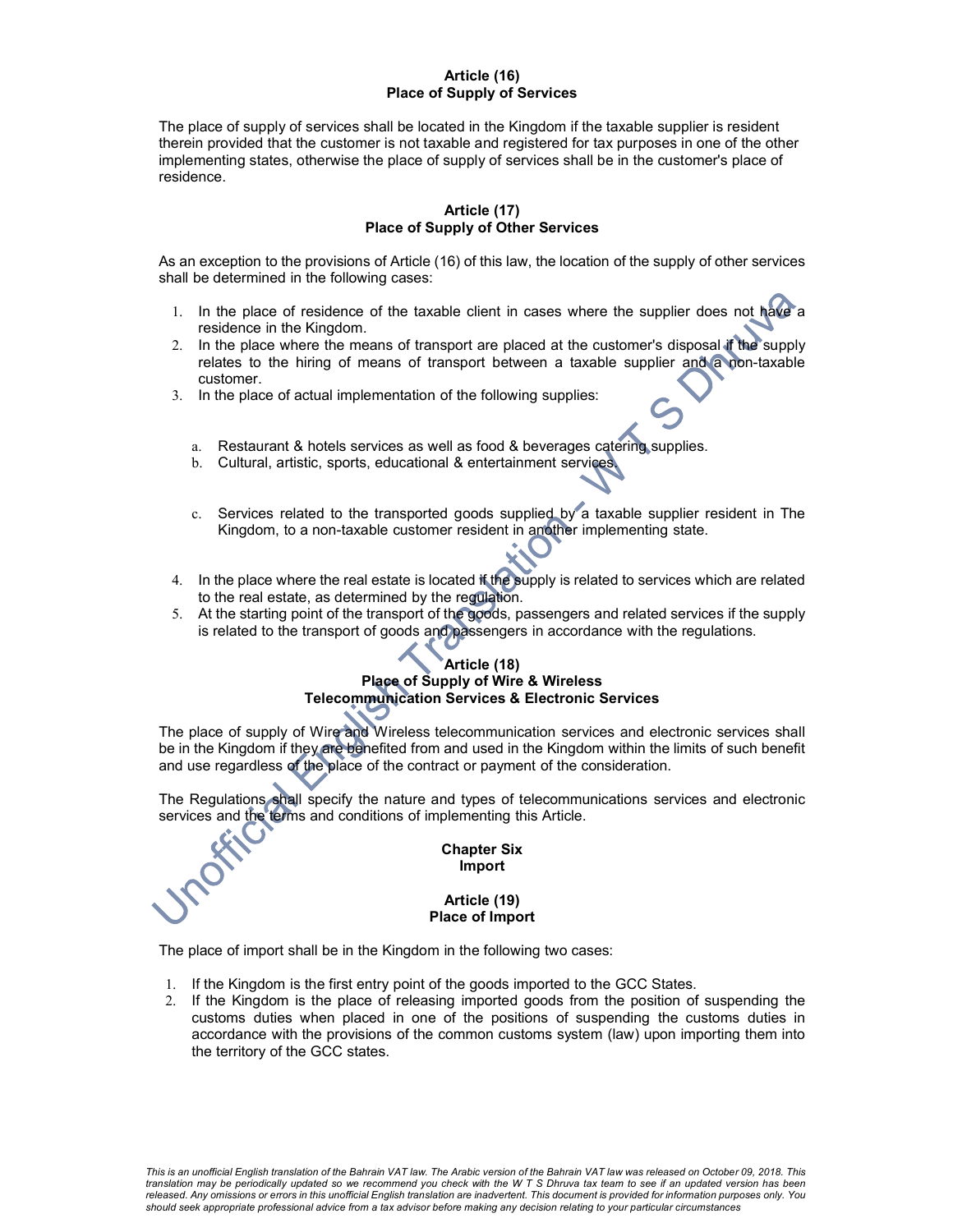## Chapter Six Value of Supply and Import

## Article (20) Value of Supply

- A. The supply value shall be the consideration value exclusive of tax, and it shall include all expenses levied by the taxable supplier on the customer and the fees due as a result of the supply and all taxes including excise taxes except for VAT.
- B. If the whole or part of the consideration is non-monetary, the value of the supply shall be calculated on the basis of the total cash part plus the fair market value of the non-monetary portion of the consideration including all the expenses referred to in the preceding paragraph of this Article except for VAT.
- C. For the tax due in accordance with the reverse charge mechanism, the value of the supply is the purchase price, and in case the purchase price could not be determined, then the fair market value shall be used.
- D. If the consideration relates to other matters in addition to the supply of goods or services, the value of the supply shall be equal to the part of the consideration relating to such supply.
- E. The Regulations shall specify the provisions and rules governing the application of the provisions of this Article, as well as the conditions and controls for determining the market value.

## Article (21) Value of Imported Goods

The value of imported goods shall be the specified customs value based on the common customs system (law), in addition to excise taxes, customs duties and any other burdens excluding VAT.

If the import value is not determined in accordance with the preceding paragraph of this Article, it shall be determined in accordance with the rules set forth in the Common Customs system (law).

## Article (22) Value of Supply between the Related Persons

Notwithstanding the provisions of Articles 20 and 21 of this Law, the value of the supply of goods or services between related persons shall be calculated on the basis of the market value if the value of supply is less than the market value and the customer is not entitled to deduct the full input tax.

The Regulations shall specify the terms and conditions of the application of this Article.

## Article (23) Value of Deemed Supply

The deemed supply value is calculated on the basis of the purchase price or the actual cost of the goods or services contained in the deemed supply.

And in case purchase price or cost could not be determined, then the fair market value shall be used.

#### Article (24) Value of Supply after Reduction

The value or supply shall be reduced based on the following:

- 1. Price discounts & rebates offered to the customer.
- 2. Value of subsidies offered by a state to a supplier.
- 3. Amounts paid by a taxable supplier for and on behalf of a customer, and in such a case the taxable supplier shall not have the right to deduct the taxes paid on such expenses.

The regulation shall specify the terms and conditions for calculating the tax after reduction.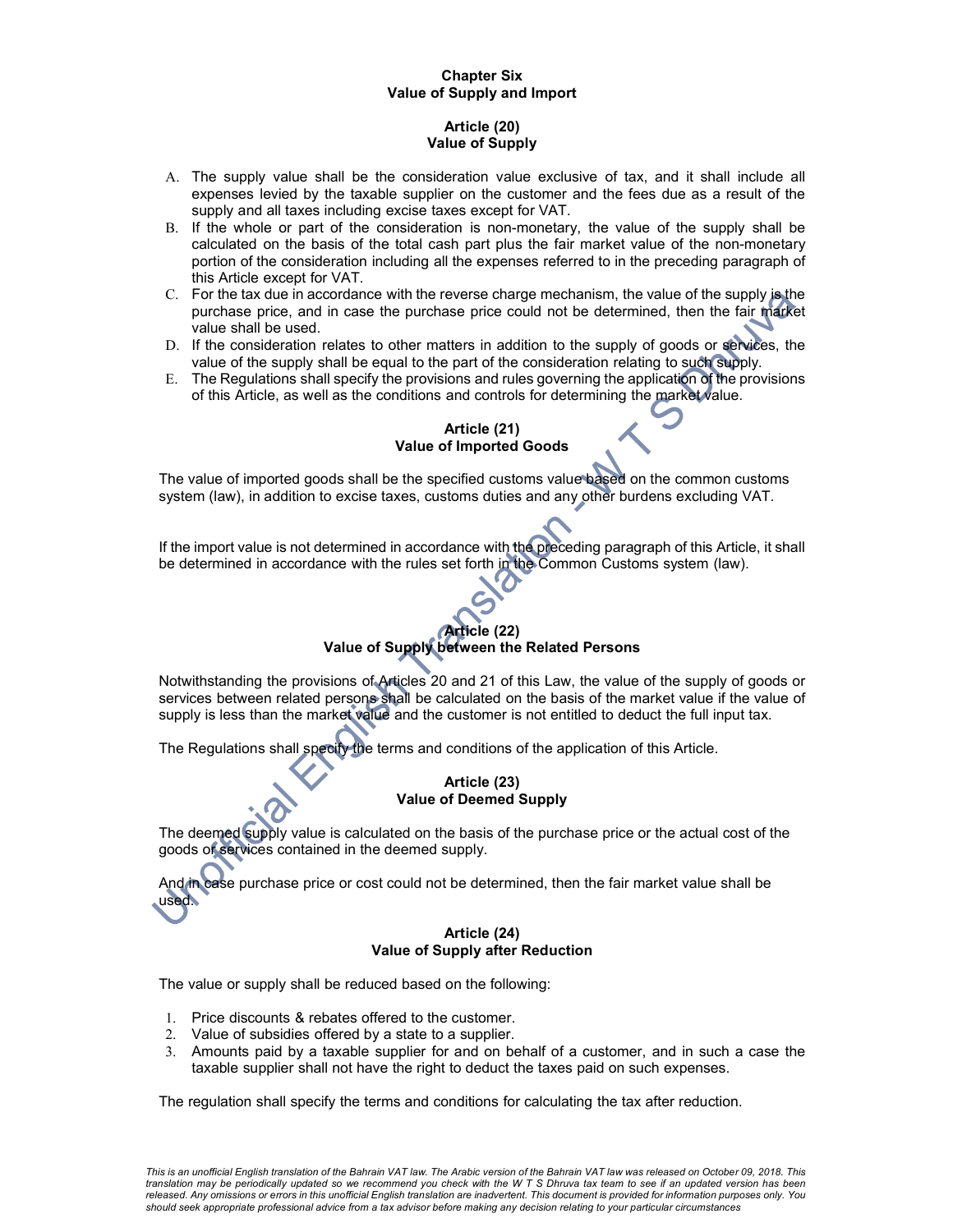#### Article (25) Value of vouchers

The value of the voucher is calculated on the basis of the value of the difference between the consideration that the voucher supplier got and the nominal value written on it.

## Article (26)

#### Value when re-import after transportation and temporary export of goods

If the goods are temporarily transferred to one of the implementing countries or exported to complete their manufacturing or repair abroad, such goods shall be subject to tax when re-importing them to The Kingdom, on the basis of the value which has been added to the goods, based on the terms & conditions stipulated under the common customs system (law).

## Article (27) Value of Supply based on Profit Margin

The taxable person may, at any tax period and after the approval of the Authority, calculate the value of the supply of some of the taxable goods through the use of the profit margin mechanism instead of the value of supply. The regulation shall specify the goods on which the profit margin mechanism applies, and the conditions and controls for the application of this Article.

## Article (28) Adjustment of the Supply Value

The taxable person shall have the right to adjust the supply value on which tax has been levied when any of the following events shall take place at a date subsequent to the supply date:

- 1. Cancellation of the supply or rejecting it in part or in full.
- 2. Reducing the supply value.
- 3. Non-collection of the consideration in part or in full in accordance with the conditions applied for the write off of debts.
- 4. Return of goods or services provided that the supplier accepts.

The taxable person shall be liable to amend the value of the supply in the event of a change or a fundamental amendment in the nature of the supply, which would increase the amount of tax due.

The regulation shall specify the conditions and rules for the application of the provisions of this Article.

#### Chapter Eight Registration

#### Article (29) Mandatory Registration

- The mandatory registration limit shall be the limit provided for in article 50, paragraph 2, of the Agreement.
- B. The resident taxable person is obliged to register for tax purposes in the following two cases:

 $1.$  If the value of the supply operations in the Kingdom during the twelve months preceding the end of any month during the year exceeded the mandatory registration limit.

- 2. If the value of supply operations carried out in the Kingdom is expected to exceed, at any time, within a period of 12 months the mandatory registration limit.
- C. A non-resident person in the Kingdom shall be required to register regardless of the value of his supplies when he is liable for settlement of tax in the Kingdom. The registration of the non-resident person shall take place either directly or through appointing a tax representative for him based on the approval of the concerned tax authority. Such tax representative shall act on behalf of the non-resident person in accordance with the provisions provided for in Article (67) of this Law.
- D. The Regulations shall specify the rules, procedures and conditions necessary for the application of the provisions of this Article.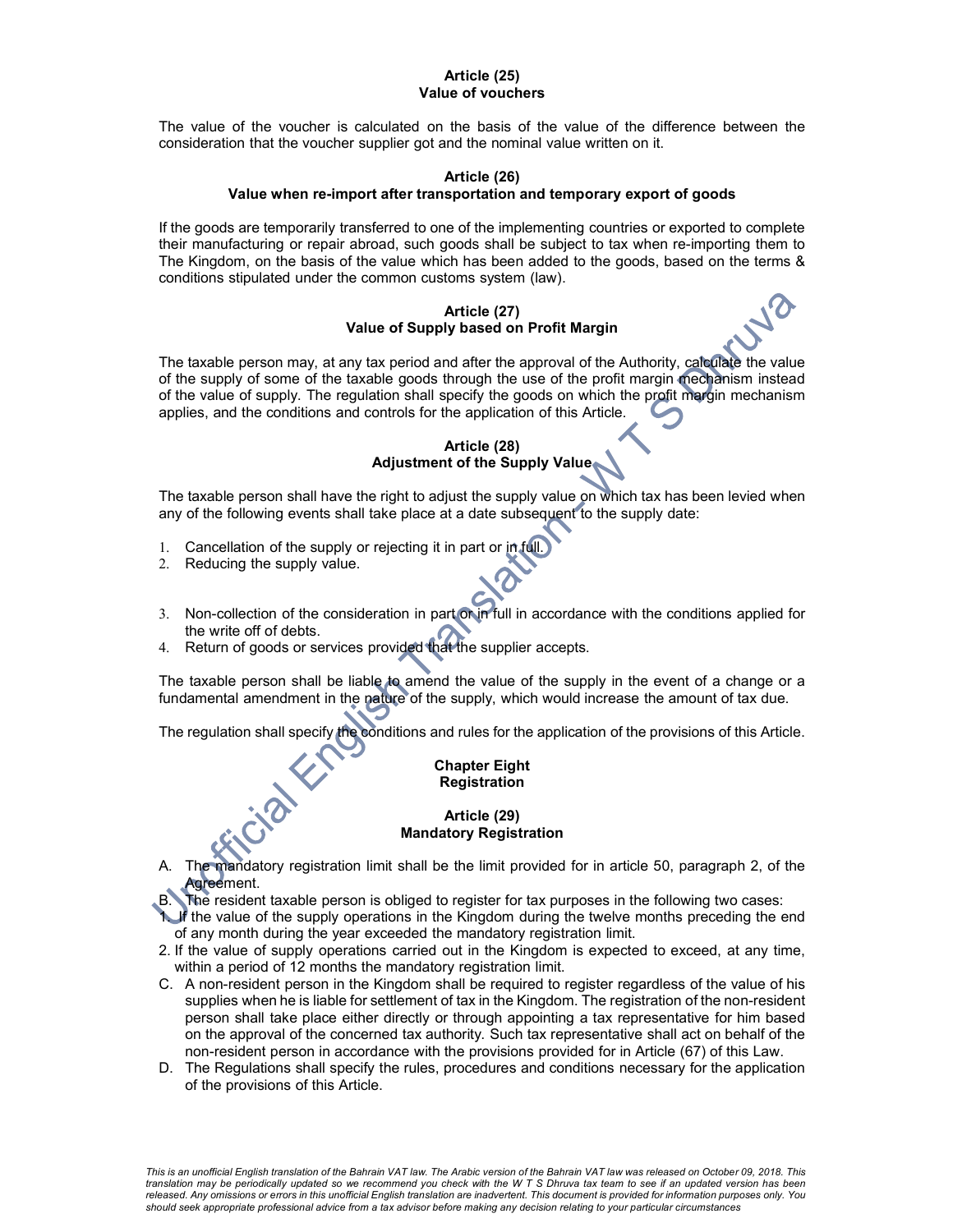#### Article (30) Tax Group Registration

Two or more taxable legal persons who are resident in the Kingdom may be registered as a single tax group at their request and after meeting the conditions and procedures specified in the Regulation.

All members of the tax group shall be jointly liable for the tax liabilities of that group arising during their term of office.

In all cases, the Authority may amend or cancel the registration of the tax group in accordance with the conditions, positions, and procedures specified in the Regulation.

#### Article (31) Registration of persons related by the Authority

The Authority may automatically register related persons with the conditions, positions, procedures specified in the Regulation.

### Article (32) Exception from the Registration

The Authority may exclude the taxable person from mandatory registration at his request if its entire supply is subject to the zero rate.

The taxable person shall, after agreeing to be exempted from mandatory registration, notify the Authority of any amendments or changes occur in his activity and make him bound to register immediately upon their occurrence in accordance with the dates, conditions, and procedures prescribed by the regulation.

In all cases, the Authority shall collect the tax and administrative fines due to the taxable person for the period during which he was exempted from registration without any right.

## Article (33) Optional (Voluntary) Registration

- A. The limit of registration shall be the limit provided for in article (51), paragraph (3), of the Agreement.
- B. A person not required to register shall have the right, in accordance with the provisions of Article (29) of this Law, to request registration, optionally, for tax purposes in the following two cases:

1. If he proves at the end of any month that the value of his supplies or expenses during the previous 12 months amounted the limit of optional registration.

2. At any time, the value of his supplies or expenses over the next 12 months is expected to exceed the limit of optional registration.

C. The Regulation shall specify the rules, procedures and conditions necessary for the application of the provisions of this Article.

#### Article (34) Cancellation of Registration

- A. The taxable person registered for tax purposes shall submit an application to the Authority to cancel his registration in any of the following cases:
	- 1. Ceasing to carry out an economic activity,
	- 2. Ceasing to carry out taxable supplies, within any period of twelve consecutive months.
	- 3. If at the end of any month the value of his taxable supplies for the preceding twelve months decreased below the limit of the voluntary registration, and the value of his supplies or expenses over the next 12 months is not expected to exceed the limit of the voluntary registration.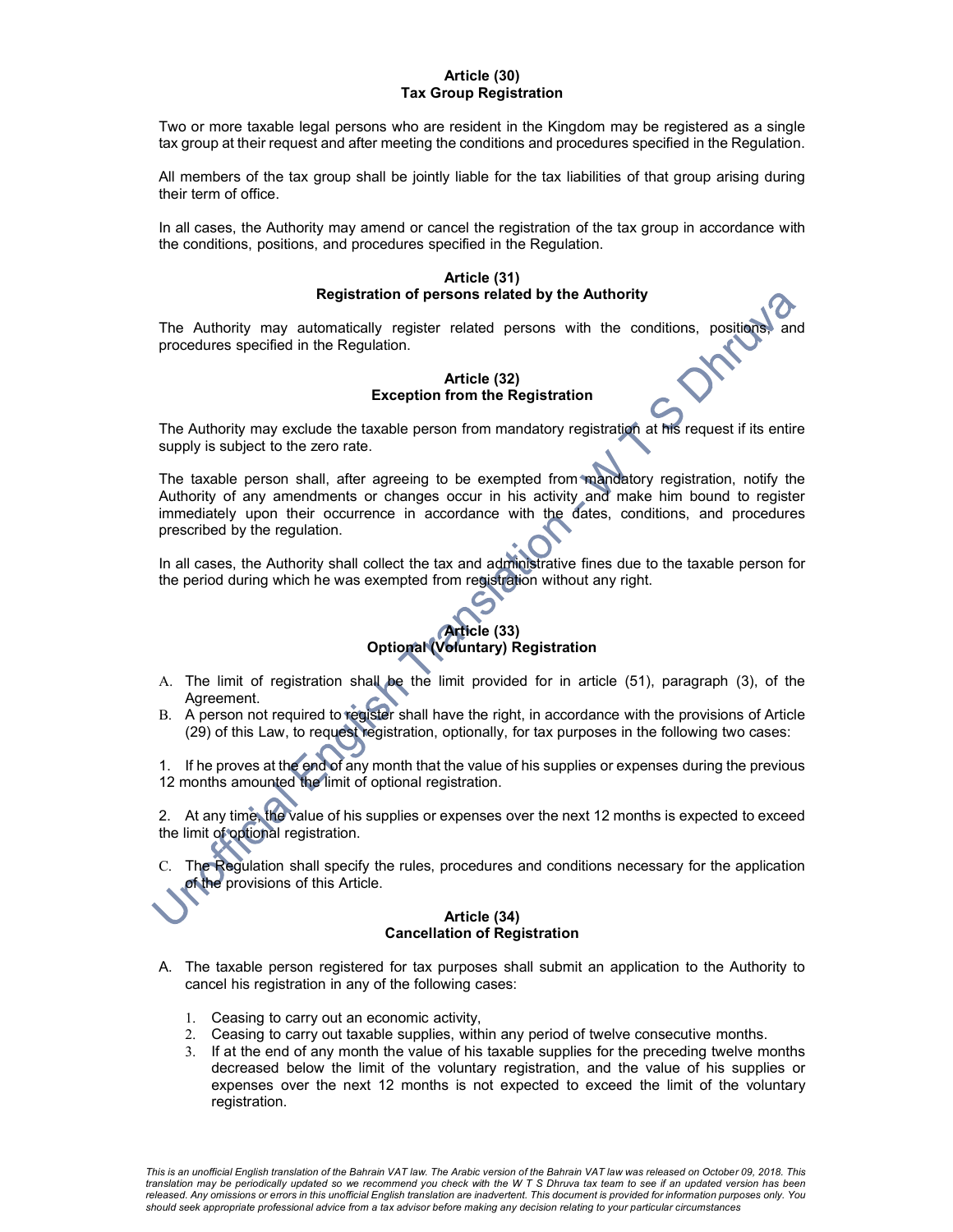- B. The Registrar may apply to the Authority to cancel his registration if the value of his taxable supplies for the previous twelve months falls below the mandatory registration limit and exceeds the optional registration limit.
- C. The Regulations shall specify the procedures, rules, and conditions for canceling the registration and the rules regulating cases to decline the taxable person's application to cancel his registration.

## Chapter 9 Tax period and tax return

#### Article (35) Tax period

In the tax period, the regulation specifies the tax period for which the taxable person must calculate and pay the tax provided that it is not less than one month. The start and end dates of this period may vary according to each taxable person, as well as the cases in which the tax period may be amended by increasing or decreasing, at the request of the taxable person.

#### Article (36) Submission of the tax return

The taxable person shall submit to the Authority a tax return for each tax period in which he discloses all import and supply operations he has made or received during that period on the form prepared for this purpose by the end of the last day of the month following the end of the tax period concerned.

The taxable person shall be bound to submit such return, even if he has not carried out any transaction of purchase, import or supply during the tax period.

If the taxable person does not submit his tax return within the period mentioned in the first paragraph of this Article, the Authority shall have the right to estimate the tax for the tax period for which no tax return has been submitted, provided that the Authority determines the basis on which it is based, without prejudice to the criminal liability of the taxable persons and the administrative fines provided for in this Law.

Subject to the provisions of Article (61) of the Agreement, the Regulation shall specify the data to be met in the tax return, its controls, conditions and its submission procedures.

## Article (37) Amendment of the tax return

Subject to the provisions of Article (28) of this Law, the taxable person shall notify the Authority if it is necessary to amend his tax return. He shall make the necessary amendment in the tax return to correct it in accordance with the conditions, controls, and procedures specified by the Regulation.

#### Chapter ten Tax Invoice

#### Article (38) Issuance of the Tax Invoice

The taxable person must issue an original copy of the tax invoice when he supplies the goods and services, including the deemed supply or when he receives the consideration in full or in part before the date of supply.

Subject to the provisions of article (56), paragraph (1) of the Agreement, the Regulation shall specify the data to be included in the tax invoice and the conditions of its issuance procedures, including electronic invoices and cases where the taxable person is excluded from issuing the tax invoice and cases under which alternative documents may be issued on the tax invoice, and its conditions and data, and cases in which the customer or third party may issue the tax invoice on behalf of the supplier.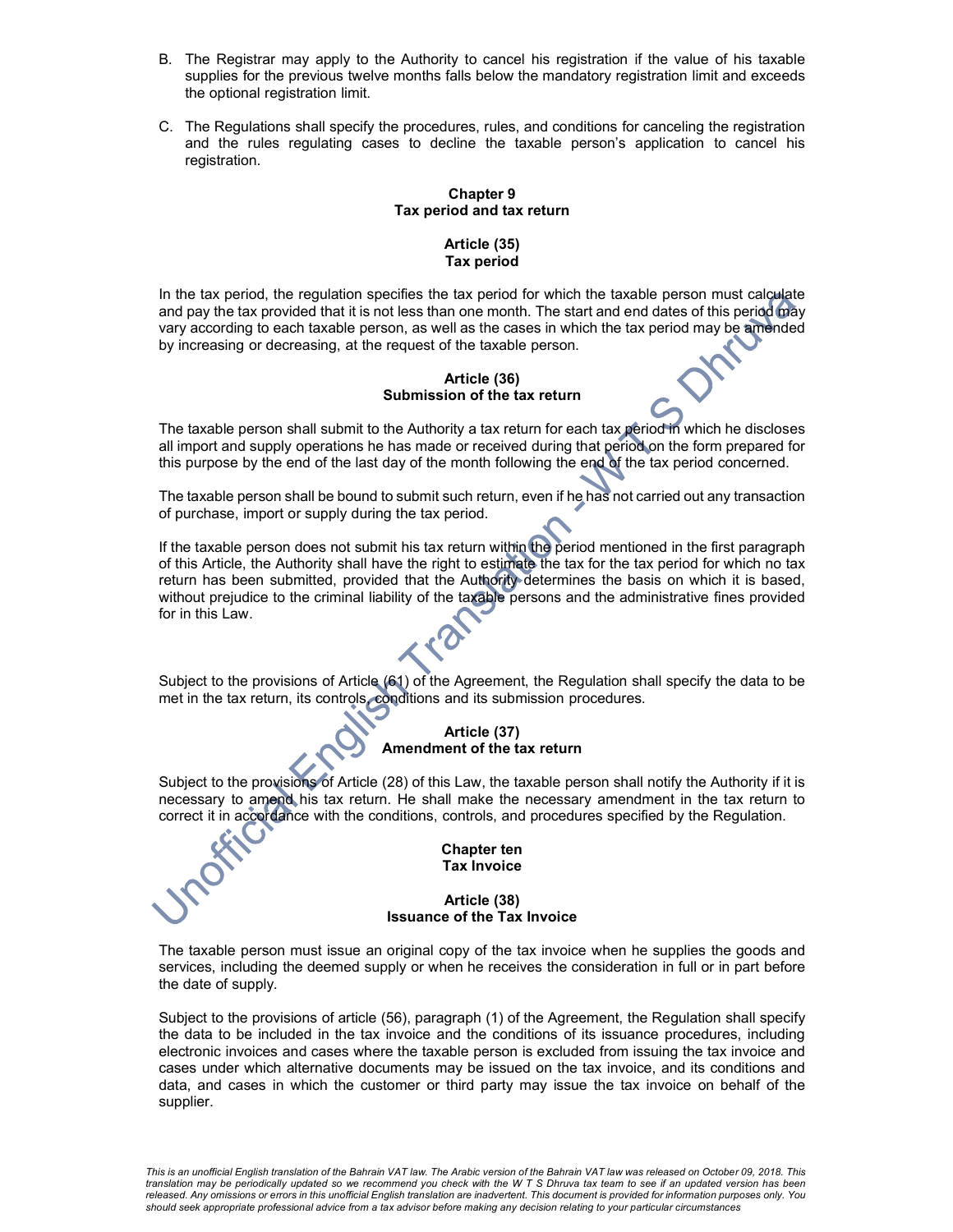#### Article (39) Date of Issuance of the Tax Invoice

The taxable person must issue the tax invoice no later than 15 days from the end of the month in which the supply was made.

#### Article (40) The Currency used in the Tax Invoice

The amount in the tax invoice must be converted to Bahraini Dinar if the supply is made by another currency.

The convert is based on the rate of exchange approved by the Central Bank of Bahrain at the date of supply.

#### Article (41) Adjustment of Tax Invoice (Credit Note/ Debit Note)

- A. The taxable person must amend the value of the supply when one of the cases provided for in Article (28) of this law is available after the issuance of the tax invoice. This amendment shall be included in a document that corrects the original tax invoice according to the following:
	- 1. If the amount of the tax proven in the original invoice exceeds the actual value of the supply, the taxable person who made the supply shall issue a credit note to the customer.
	- 2. If the amount of tax proven in the original invoice is less than the actual value of the supply, the taxable person who made the supply must issue a debdit note to the customer.
- B. In all cases, this document shall be treated with the same prescribed treatment of the original tax invoice.

Chapter Eleven Tax Settlement and Deduction Article (42) Input Tax Deduction

- A. The deductible tax by the taxable person for any tax period shall be the total of the paid or payable input tax on the goods and services supplied to him or imported from him for the purpose of performing the following transactions:
	- 1. Taxable supplies
	- 2. Supplies made outside the Kingdom whenever they are taxable therein.
- B. The tax paid at the time of importation in another implementing State, which is the first entry point into the GCC States, shall be deductible when the Kingdom is the final destination of goods.

Subject to the provisions of paragraph (A) of this Article, the incurred input tax shall not be deducted in the following cases:

- 1. If paid for goods or services designated for non-purposes of the economic activity of the taxable person.
- 2. If paid for goods prohibited in the Kingdom.
- 3. If paid for imports or supplies exempt from tax in the Kingdom
- D. The regulation shall specify the other cases in which the input tax is not deductible, and shall also specify the terms, conditions, and controls regulating the application of the provisions of this Article.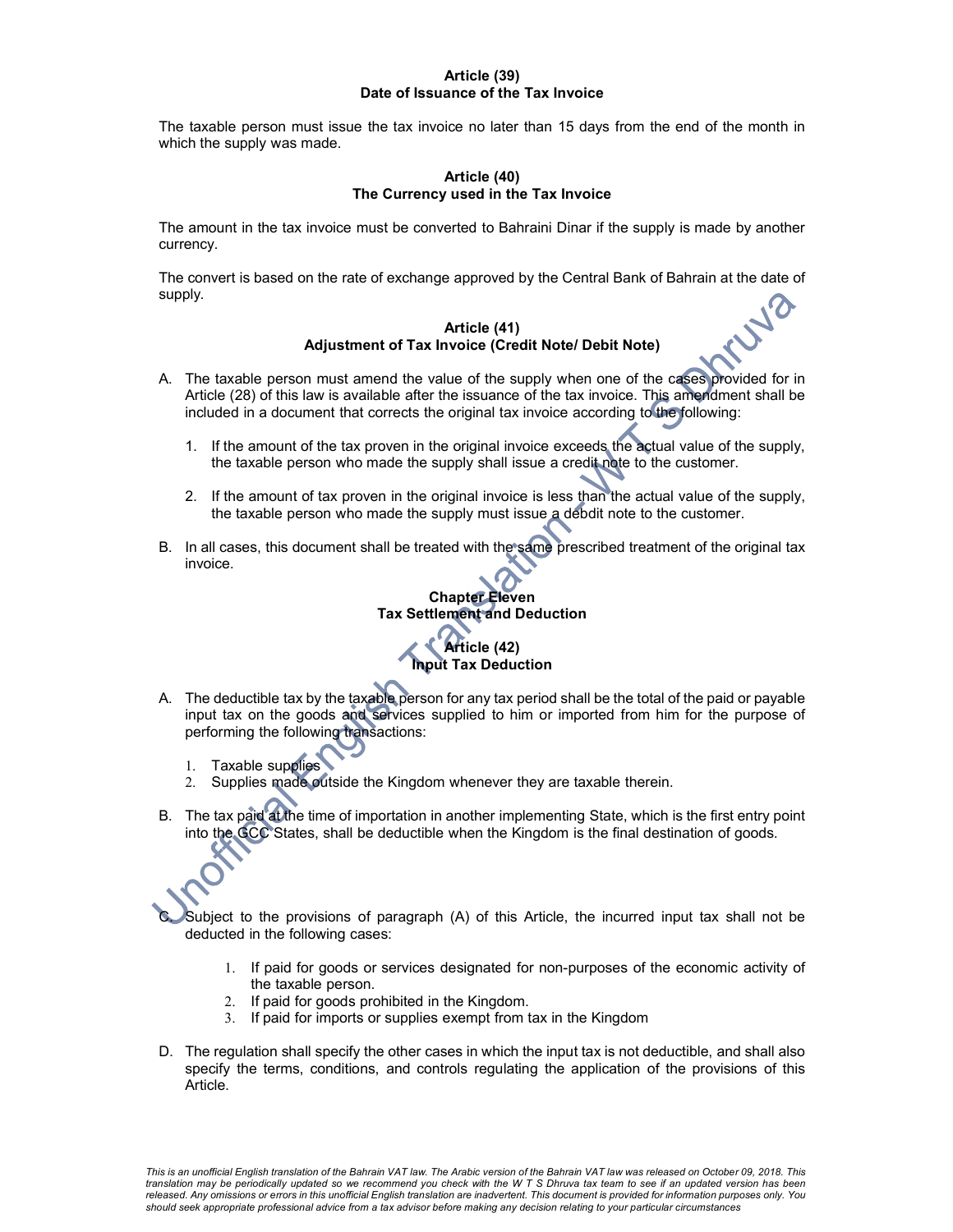#### Article (43) Conditions of Input Tax Deduction

The deduction of the input tax in any tax period shall be subject to the receipt and retention of the taxable person to the tax invoice or the customs documents which prove that he is the importer of the goods related to the supply or import on which the input tax is due.

#### Article (44) Paid Input Tax Deduction before the Registration Date

The taxable person shall have the right to deduct input tax on goods and services supplied to him or imported by him prior to the registration date under the tax return for the first tax period, upon fulfillment of the following conditions:

- 1. Receiving goods & services for the purposes of carrying out taxable supplies.
- 2. Not supplying goods prior to the registration date.
- 3. Not consuming the capital assets in full prior to the registration date.
- 4. Receiving services within a period not exceeding six months prior to the registration date.
- 5. Goods and services not being subject to any of the restrictions related to the right to deduct stipulated under this Agreement and this Law.

### Article (45) The Proportional Deduction of the Input Tax

In case the input tax was attributable to goods & services used for carrying out both taxable and nontaxable supplies, it shall not be permissible to deduct the input tax except within the percentage attributable to the taxable supplies.

#### Article (46) Settlement of the Deductible Input Tax

- A. A taxable person shall adjust the value of the input tax which has already been deducted upon importing or receiving goods or services supplied to him if the value of such input tax has become less or more than the value of the input tax claimed for deduction, in the following cases:
	- 1. Cancellation or rejection of the supply transaction.
	- 2. Reducing the supply consideration on a date subsequent to the supply date.
	- 3. Non-settlement of the supply consideration, partially or fully in accordance with the terms of bad debts.
	- 4. Changing the use of capital assets

B. A taxable person is not liable to adjust the value of input tax in any of the following two cases:

1. The taxable person has proved the loss, damage or theft of the goods supplied or imported to him, in accordance with the regulation conditions and controls.

The taxable person has used the goods supplied to him as samples or gifts of an insignificant value in accordance with the conditions specified under item (4) of paragraph (A) of Article (10) of this law.

#### Article (47) Input Tax on Capital Assets

Input tax on capital assets is deducted at its net book value on the date of registration.

The regulation determines the deduction and adjustment of the input tax on capital assets and the retention periods for the records and books of capital assets.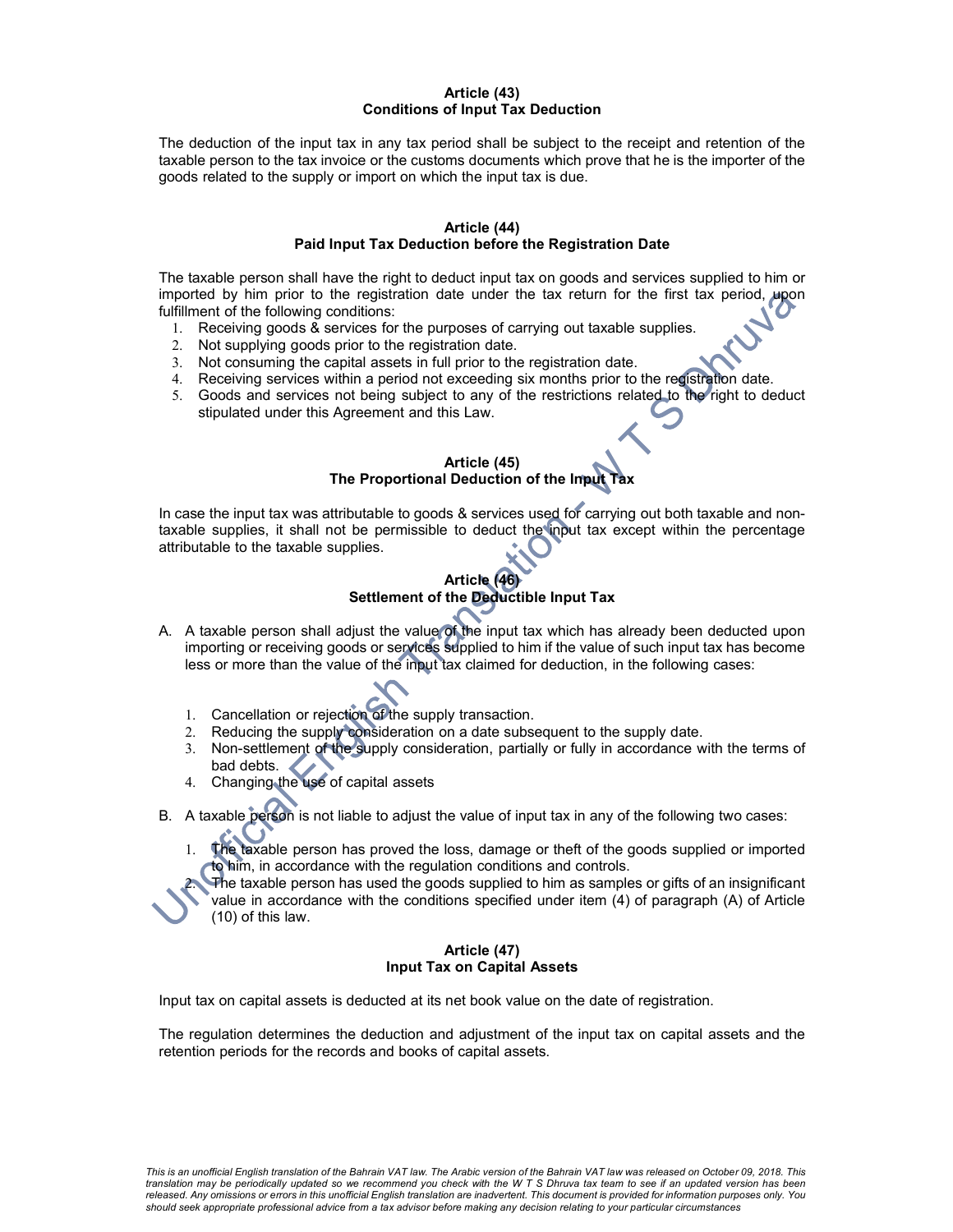#### Article (48) Due Tax Settlement

Subject to the provisions of Article (41) of this Law, the taxable person shall settle the tax due in the following two cases:

- 1. Availability of one of the cases provided for in Article (28) of this law, resulting in an adjustment of the value of the supply.
- 2. If the tax is imposed incorrectly

The regulation shall specify the conditions and controls necessary for the settlement of the tax.

#### Article (49) Net Tax Estimation by the Authority

In all cases, the Authority shall have the right to estimate the due amount of the tax if it is proved that the calculation of the tax is not valid by the taxable person, and its estimation shall be based on serious reasons from the data and documents available to it.

The Regulations shall specify the provisions, rules and procedures necessary for the application of this Article

#### Chapter Twelve Tax Payment

## Article (50) Payment of Tax due for the Supply

The taxable person shall pay the amount to the Authority together with his tax return in accordance with the rules and procedures specified by the Regulation.

# Article (51) Payment of Tax on Imports

- A. The importer shall pay the tax due for importation if the Kingdom is the first entry point in accordance with the provisions of this Law to the Customs Affairs at the Ministry of the Interior in accordance with the procedures, regulations, and positions determined by the Authority.
- B. Notwithstanding the provisions of paragraph (A) of this Article, the Authority may allow the taxable importer to postpone the payment of the tax due on imported goods for the purposes of economic activity.

The taxable importer shall, in this case, disclose the postponed tax in his tax return, the postponed tax due and disclosed shall be deductible in accordance with the provisions of this Law

The Regulations shall specify the provisions, rules and procedures necessary for the application of this Article.

#### Article (52) Suspension of Tax

The tax shall be suspended upon importation if the imported goods are placed in one of the suspending conditions for customs duties in accordance with the conditions and controls provided for in the Common Customs System (Law).

The taxable importer shall, in this case, provide a financial guarantee covering the value of the tax which shall be calculated in accordance with the rules and regulations determined by the Regulation.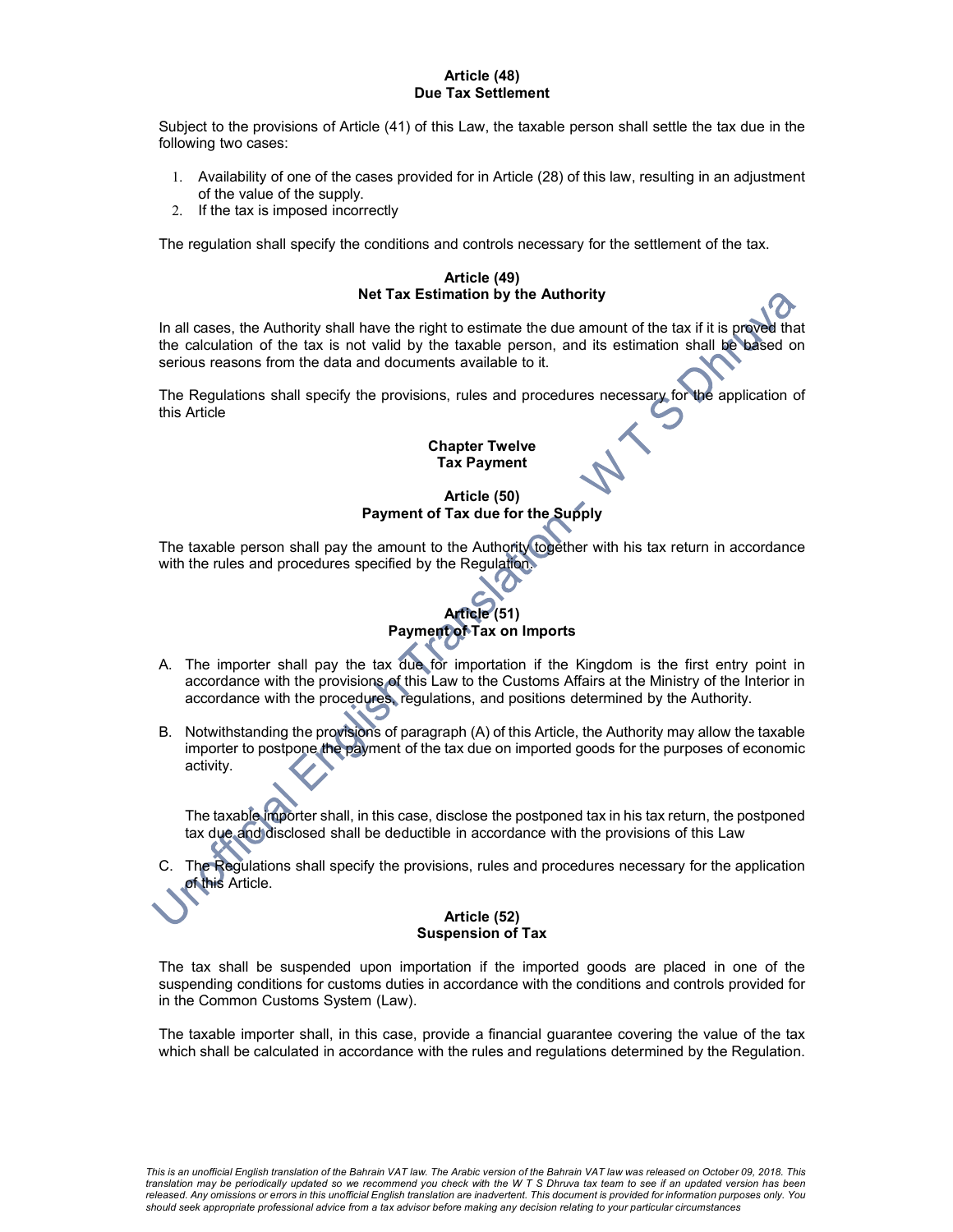#### Chapter Thirteen Tax at Zero Rate

#### Article (53) Goods and services Subject to Zero Rate

The zero percent is applied to the following transactions:

- 1. Export of goods to outside the territory of the implementing states.
- 2. Supply of goods to be placed under any of the arrangements referred to in the Common Customs system (Law) where customs duties are suspended, and the supply of goods within such arrangements for suspending of the customs duties.
- 3. Passengers and goods transportation services from or to the Kingdom which begins in the Kingdom, ends in or passes through its territory, and includes the services and supply of means of transport associated with it.
- 4. Supply of preventive and basic health care services and associated goods and services.
- 5. Supplying or importing medicines and medical equipments, in coordination with the concerned medical authorities in the Kingdom.
- 6. Re-export of transported goods that have been temporarily imported to the territory of the Kingdom for repair or renovation or modification or processing, as well as the services added on such goods.
- 7. Supply of services by a taxable supplier resident in the Kingdom in favor of a customer nonresident in the territory of the other implementing states and benefiting from such service outside the territory of the implementing states Taking into account the provision of the article (17) of this Law.
- 8. The supply and import of investment gold, silver, and platinum when its purity level is of no less than 99% and is tradable in the international bullion market on the basis of a certificate issued by the Authority concerned to examine metals and stones of value in the Kingdom.
- 9. The first supply after extraction of gold, silver, and platinum for trade purposes.
- 10. Supply and import pearls and valuable stones after obtaining a certificate issued by the concerned authority to examine pearls and valuable stones by specifying its nature.
- 11. Construction of new buildings.
- 12. Supply of education services and related goods and services to kindergartens, pre-primary education, basic, secondary and higher education.
- 13. Local transport sector.

sector and oil and gas derivatives sector.

Supply and import of foodstuffs referred to in Item (first) of Article (31) of the Agreement. The Regulation shall specify the conditions, controls, and procedures necessary for the application of the provisions of this Article.

#### Chapter Fourteen Exemptions

#### Article (54) Supply of Financial Services

The supply of financial services specified in the Regulations shall be exempt from tax except as expressly paid for the service as a fee, commission or trade discount.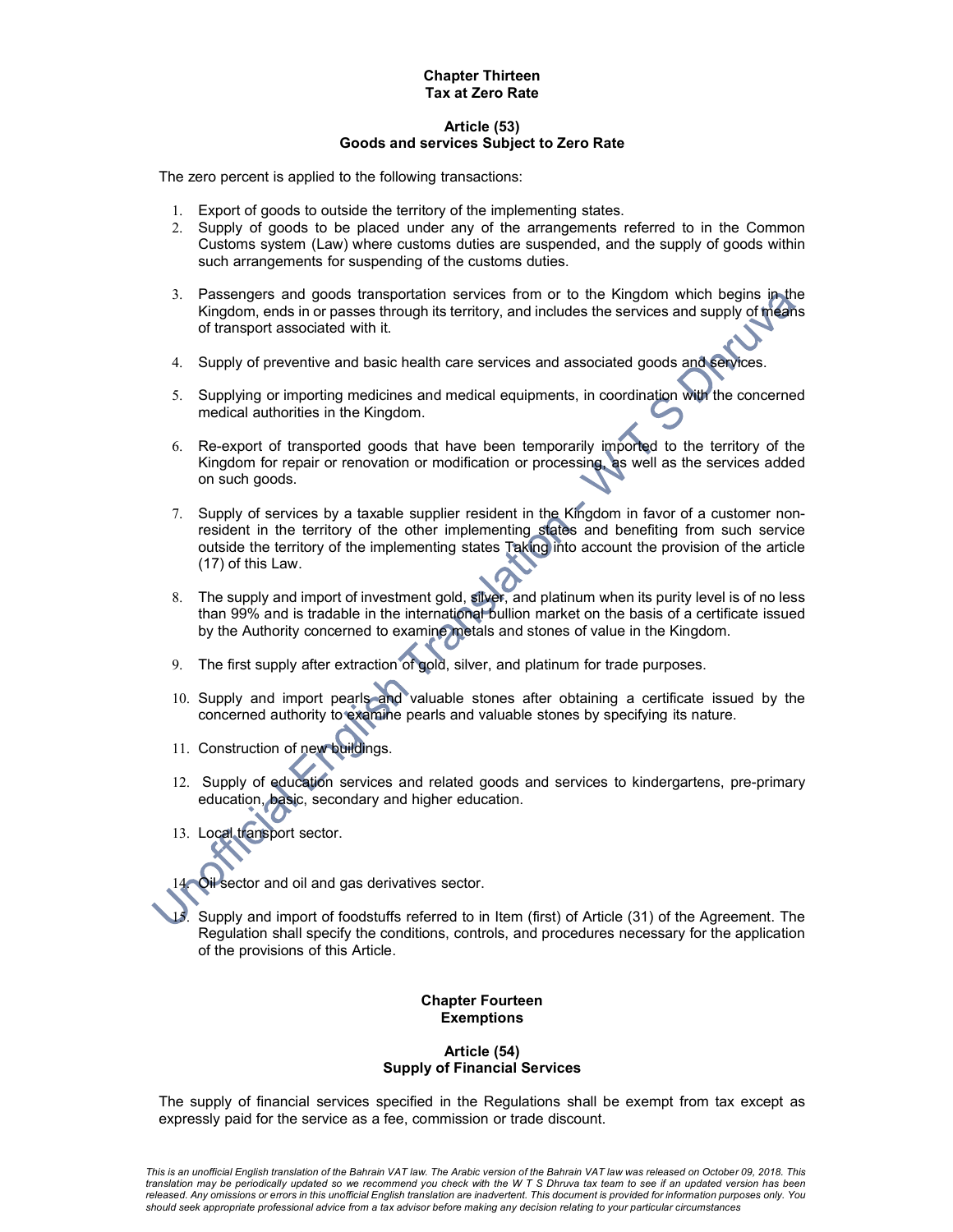The Regulations shall specify the rules and conditions necessary for the application of this Article.

## Article (55) Supply of vacant land and buildings

The supply of vacant land and buildings is exempted from Tax through its sale or lease.

The Regulations shall specify the rules and conditions necessary for the application of this Article.

#### Article (56) Import exempt from tax

The following transactions shall be exempted from tax:

- 1. The transactions of import of goods, whenever the supply of such goods at the final destination country is exempted from tax or subject to tax at zero rate.
- 2. The following import transactions which are exempted from customs duties in accordance with the conditions and controls stipulated under the common customs system (law).
	- a. Diplomatic exemptions.
	- b. Military exemptions.
	- c. Import of personal effects and household goods, brought by citizens residing abroad and expatriates arriving for the first time to reside in the Kingdom.
	- d. Import of returned goods.
- 3. Personal effects and gifts in the accompanied baggage of travelers.
- 4. Requisites of disabled persons.

The Regulations shall specify the conditions, controls, and procedures necessary for the application of the provisions of this Article.

## Chapter Fifteen Refund of Tax and Carrying Forward the Surplus

## Article (57) Refund of Tax

- A. Subject to the provisions of Articles (65) to (69) of the Agreement, the Authority shall refund the tax paid for any supply or import issued by any of the following:
	- 1. The taxable person who paid the tax amount with excess.
	- 2. Foreign governments, international organizations, diplomatic and military bodies and missions for goods and services supplied within the Kingdom.
	- 3. The taxable person in the Kingdom in respect of a tax paid by another implementing State for the purpose of carrying out his economic activity.
	- 4. Tourists.

The Regulations shall specify the conditions, controls and procedures necessary for the application of this paragraph.

B. The value of the tax for which refund conditions are available shall be calculated from the account of the amounts reserved from the proceeds of the tax revenues and the related administrative fines for the purpose of covering the refund requests.

#### Article (58) Carrying Forward the Refundable Tax

The taxpayer may request the Authority to transfer the surplus of the refundable net tax to subsequent tax periods.

The Authority shall have the right to set off between the net tax surplus and any taxes or administrative fines due to the taxable person under the provisions of this Law or any other tax law in subsequent tax periods until the surplus value is exhausted.

The Regulations shall determine the rules governing the application of the provisions of this Article.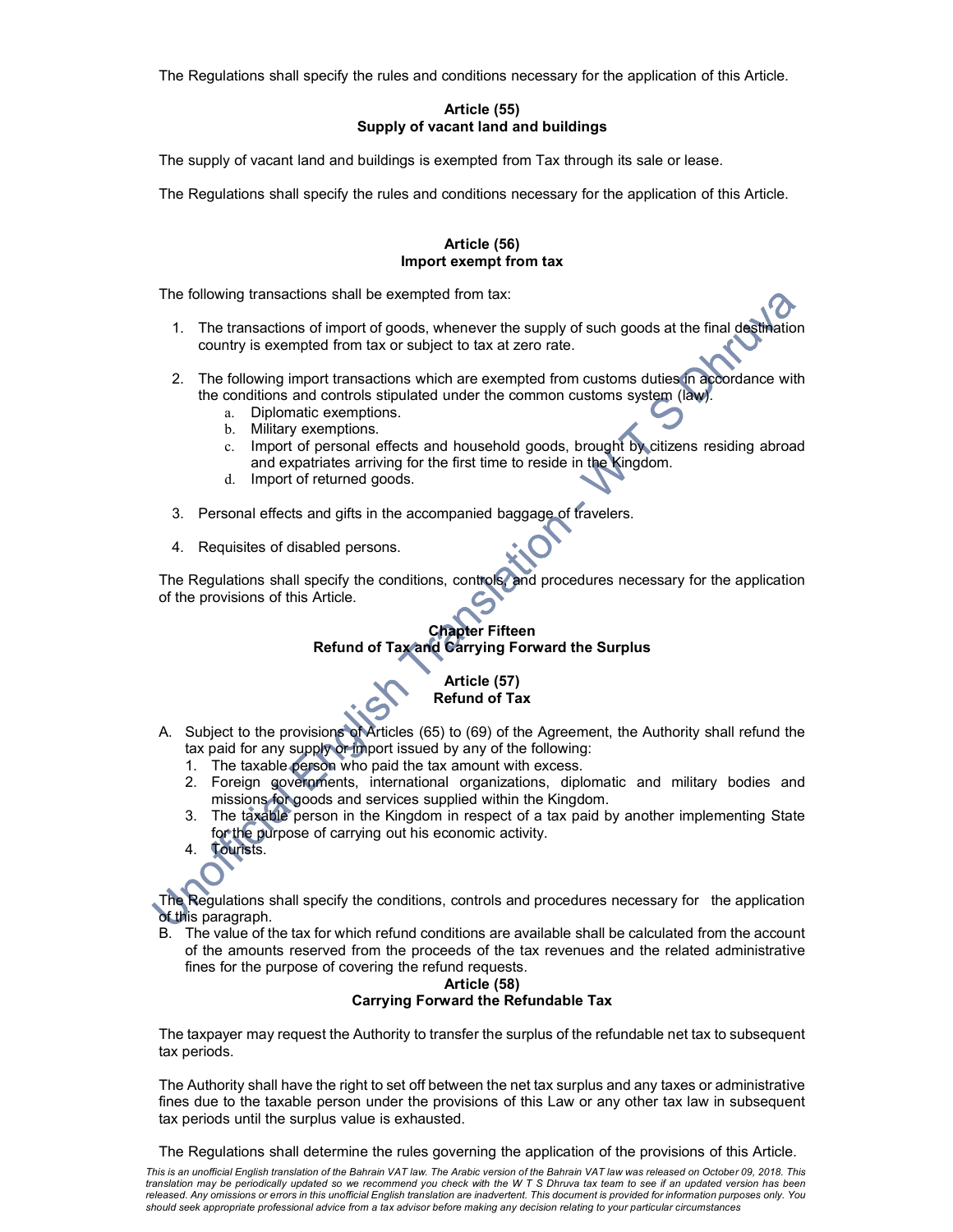#### Chapter Sixteen Judicial police

#### Article (59) Power of judicial Police Commissioners

The employees whose assignment decision is issued by the minister concerned with the affairs of justice, in agreement with the Minister, shall have the powers of the judicial police in the implementation of the provisions of this Law and its executed decisions, for offenses within their jurisdiction and related to the functions of their jobs. To do this, they have the power to inspect labs, factories, warehouses, shops, establishments and others that engage in activities related to the taxable supply or import of goods or services and closure thereof provisionally. They also have the power to seizure infractions and make the necessary records, and if the place is intended for housing, they must obtain permission from the Public Prosecution.

In seizure cases, the members of the public authority may be employed If necessary

#### Chapter Seventeen Administrative Fines

## Article (60) Cases of Imposing Administrative Fines

- A. Except for cases of tax evasion provided for in Article (63) of this Law, an administrative fine shall be imposed on anyone who commits any of the following acts:
	- 1. Delay in submitting the tax return or paying the tax for the prescribed period not more than 60 days and the fine shall be calculated in this case at a rate not less than (5%) and not more than (25%) of the value of the tax that had to be approved or paid.
	- 2. Failure to apply for registration within sixty days from the date of expiry of the registration period stipulated in this law or from the date of reaching the mandatory registration limit, the fine shall be calculated in this case in an amount not exceeding ten thousand dinars.
	- 3. Providing false data on his import or supply of goods or services if an excess in their value appeared to be more than what was stated by his return and the fine shall be calculated in this case at a rate not less than (25%) and not more than (5%) of the value of the unpaid tax for each month or part thereof on which no tax has been paid.
- B. Without prejudice to any heavier fine provided for in any other law. An administrative fine shall be imposed not exceeding five thousand Dinars for each of the following acts:

1. Preventing or obstructing the employees of the Authority or those responsible for implementing the provisions of this law and its executed decisions, to perform their duties or practice their powers of supervision, inspection, preview, review, request or access to documents.

- 2. Do not notify the Authority of changes in the registration application data or tax return information within the specified dates.
- 3. Abstention from offering the prices of goods or services including tax in accordance with the provisions of Article (3) of this Law.
- 4. Abstention from providing the information or data required by the Authority.
- 5. Non-compliance with the conditions and procedures related to issuing the tax invoice.
- 6. Violation of any other provision of the Law or Regulation.
- C. The administrative fines provided for in this Article shall be accompanied by the collection of the tax due.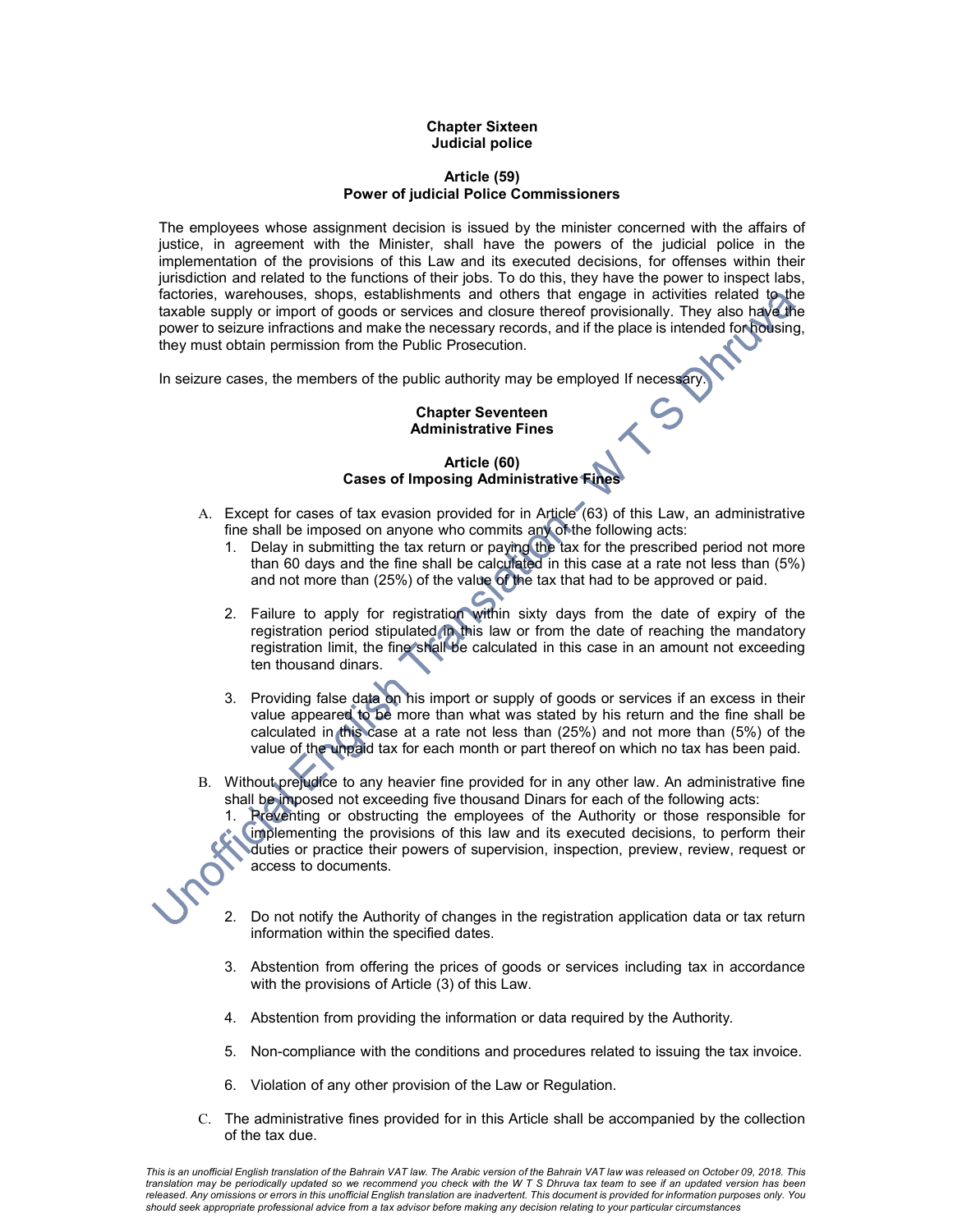#### Article (61) The Decision of Imposing Administrative Fines

The imposition of the administrative fine may be imposed by a decision of the Minister or his authorized representative, including the value of the tax due. It may be stipulated in the decision to publish its operative at the expense of the violator in a local newspaper or in any other appropriate means of publication, depending on the type of violation and its severity and effects and after the finalization of this decision.

The decision issued imposing the administrative fine is one of the enforceable executive bonds enforceable according to the provisions of the Civil and Commercial Procedures Law promulgated by Legislative Decree No. (12) of 1971.

#### Article (62) Grievance and appeal against the decision of the administrative fine

A person against whom a decision to impose an administrative fine is issued may appeal against it before the Committee for the Examination of the Tax Interference Appeals provided for in Article (66) of this Law during the same dates and in accordance with the same rules and procedures prescribed for the consideration of tax objections before it. The Committee shall issue its recommendation regarding the grievance within thirty days from the date of submission thereof and submit it to the Minister or his delegate, provided that the Minister or his delegate issues his decision to approve the recommendation or amend it or cancel it within fifteen days from the date of receipt thereof.

The complainant shall be notified of the final decision on his grievance by means prescribed by law, and the expiry of the periods referred to without the notification of the complainant shall be regarded as a rejection of the grievance.

The person concerned may appeal against the decision of rejecting the grievance before the competent court within sixty days from the date of notification of refusal from the date of considering the grievance as rejected.

# Chapter Eighteen Tax Evasion

#### Article (63) Cases of Tax Evasion

A tax evasion in the application of the provisions of this Law shall constitute the commission of any of the following acts:

- 1. Failure to apply for registration within sixty days from the expiry of the period stipulated in Item (2), paragraph (a), of this Law.
- 2. Failure to submit the tax return or payment of the tax due on the taxable supply or import of goods or services within sixty days from the date of expiry of the period stipulated in Item (2), paragraph (a), of this Law.
- The deduction of the input tax and the re-settlement of the tax due in violation of the rules of deduction of the input tax prescribed under the provisions of this Law.

4. Refund of the tax in whole or in part without right, knowingly.

- 5. Submit false or artificial documents, records or invoices with the intention of eliminating all or part of the payment of the tax.
- 6. The non-issuance of tax invoices for the operations of taxable supply or importation of goods or services which he carries out in violation of the provisions of this law.
- 7. Issuing tax invoices containing tax on non-taxable supplies.
- 8. Not to keep, in a systematic manner, records, tax invoices and accounting books relating to the import or supply of goods or services in violation of the provisions of Article (69) of this Law.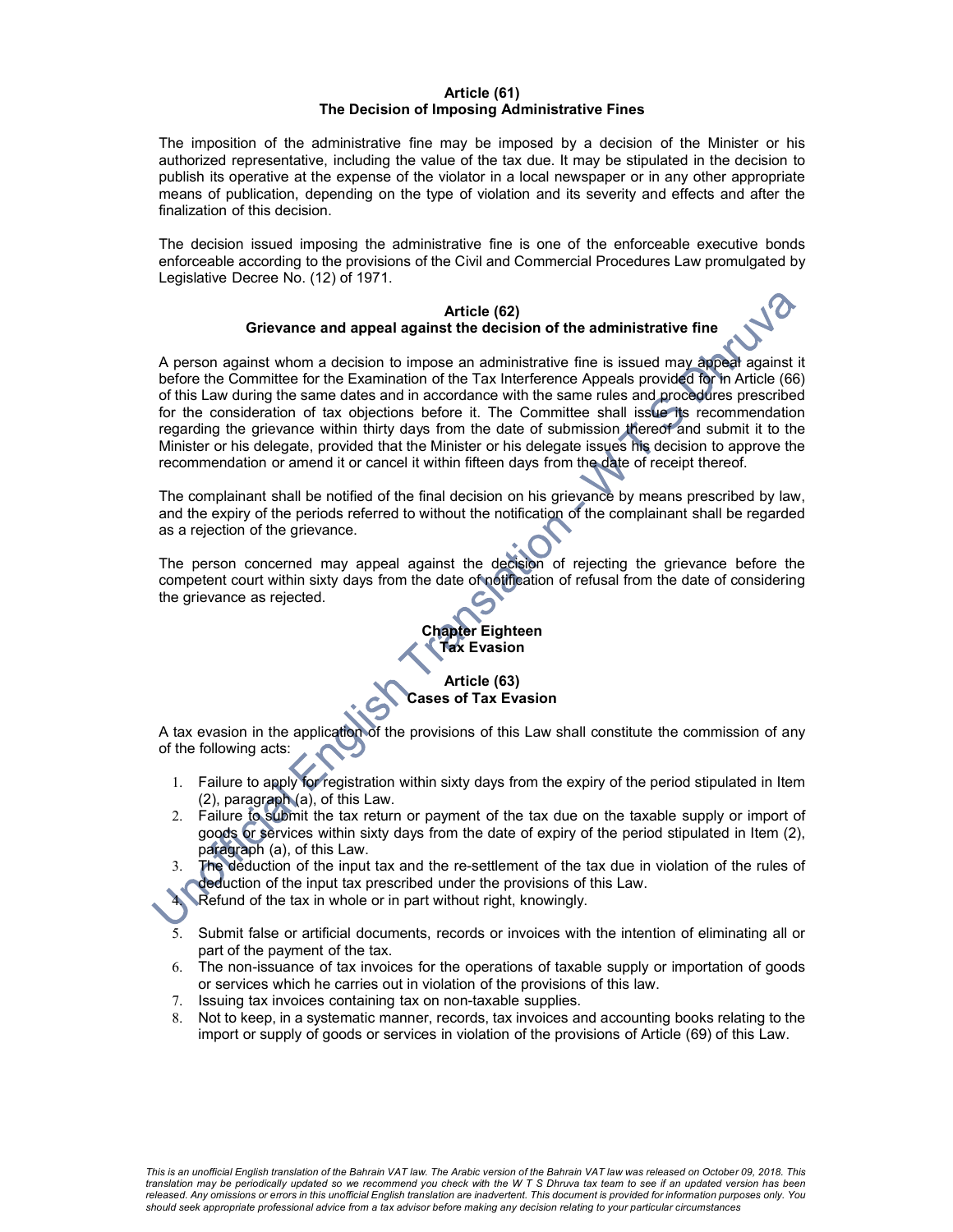#### Article (64) **Penalties**

- A. Any person who commits a tax evasion shall be punished by imprisonment for a term of not less than three years and not exceeding five years and a fine not less than the amount of the tax due and not exceeding three times the tax due. The perpetrator or perpetrators shall be sentenced for payment of the due tax.
- B. The punishment provided for in paragraph (A) of this article shall be doubled in case of repeated offense within three years from the date of final conviction.
- C. Without prejudice to the criminal liability of a natural person, a legal person shall be criminally punished if any of the tax evasion offenses provided for in this law is committed by his name, for his account, or for his benefit by double the maximum fine prescribed in paragraph (A) of this Article.
- D. The Court may sentence the confiscation of means of transport, tools, materials, and devices used for tax evasion offenses, except for ships and aircraft, unless they have been specially prepared or conducted by their owners for smuggling purposes.
- E. Tax evasion cases are considered when referred to the courts as a matter of urgency. In all cases, the crime of tax evasion is considered an offense against honor and honesty.
- F. No criminal proceedings may be instituted or any action taken in the case of tax evasion may take place except at the request of the Minister or his authorized representative.
- G. Without prejudice to any more severe penalty provided for in any other law, all or some of the offenses provided for in this Article may be reconciled. The Minister or his representative may, at a written request of the accused or his agent, accept conciliation in cases of tax evasion either prior to the filing of the case or during its consideration and before a judgment is rendered, if the accused pays an amount equivalent to the minimum fine for the offense as well as the value of the tax due, and the reconciliation shall result in the expiry of the criminal proceedings.



In case of denial, the claim for taxes due to the Authority in accordance with the provisions of this Law shall not be heard after five years calculated from the end of the taxable period for which the tax is due.

The claim for the refund of taxes unlawfully paid five years from the date of payment shall not be heard too.

The period prescribed for not hearing the claim shall be interrupted for any reason of Interruption of the prescription tolling of the statute of limitations provided for in the Civil Code or by tax notice or by notice to the taxable person to pay the tax, or by offering to the Committee for Examination of Tax Grievances and Objections, or by submitting refund request.

#### Article (66) Committee for Examination of Tax Grievances and Objections

A committee called the "Committee for Examination of Tax Grievances and Objections" shall be constituted by a decision issued by the Minister or his authorized representative, consists of a president whose degree is not less than a director in the authority, and no less than five members with experience in tax, financial, accounting and legal matters.

The Committee, in addition to its competences referred to in Article (62) of this Law, shall examine and consider all objections and all disputes between the taxable persons and the Authority regarding the tax.

This is an unofficial English translation of the Bahrain VAT law. The Arabic version of the Bahrain VAT law was released on October 09, 2018. This translation may be periodically updated so we recommend you check with the W T S Dhruva tax team to see if an updated version has been released. Any omissions or errors in this unofficial English translation are inadvertent. This document is provided for information purposes only. You should seek appropriate professional advice from a tax advisor before making any decision relating to your particular circumstances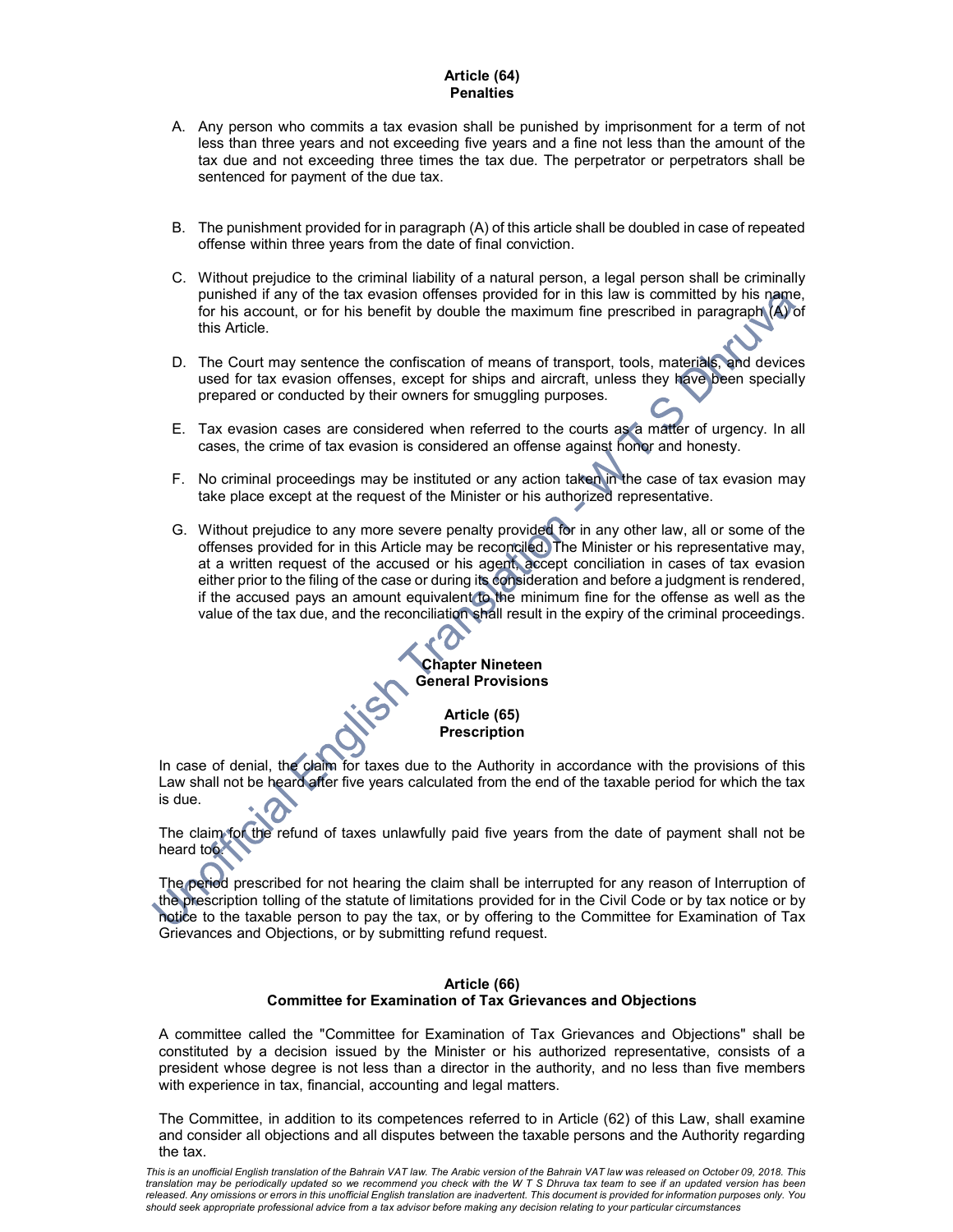The taxable person shall submit an objection to the committee within thirty days from the date of notifying him of the decision or the procedure subject to objection after the payment of the prescribed fee. The committee shall issue its recommendation within 30 days from the date of submission thereof and submit it to the Minister or his authorized representative. The Minister or his delegate shall issue his decision to adopt the recommendation, amend it or cancel it within fifteen days from the date of receipt thereof.

The applicant of the objection shall be notified of the final decision on his objection by the methods prescribed by law. The expiration of the periods referred to without notice of the result of his objection shall constitute an implicit refusal to it.

The person concerned may appeal against the decision of the Minister or his authorized representative to refuse the objection before the competent court within sixty days from the date of notification of rejection of his objection or from the date on which his objection is considered objectionable. The appeal against this decision before the competent court shall not prevent collecting the tax.

The Regulation shall specify the rules and procedures of the work of the Committee and the rules of holding its meetings.

#### Article (67) Tax Representative, Tax Agent and Designated Persons

The Authority may license persons wishing to act as tax representatives or tax agents in respect of their tax obligations in the Kingdom after paying the prescribed fees for licensing. The Authority shall issue lists of persons accredited to it as representatives or tax agents.

The tax representative shall be liable in solidarity with the taxable person for the payment of any tax up to the date on which the Authority ceases to represent taxable persons.

The taxable person shall continue to be personally liable to the Authority for all his tax obligations despite the appointment of a tax agent.

The Regulation shall specify the conditions to be met by the tax representative and the tax agent to license them to carry out their duties and their other obligations before the Authority.

The person appointed administratively, as a personal representative, executor, trustee or liquidator of a taxpayer shall notify the agency in writing of his appointment within thirty days from the date of appointment.

#### Article (68) Confidentiality of the information

The employees of the Authority and all those responsible for implementing the provisions of this law shall not disclose the information obtained or informed to them by virtue of their functions or because of them during or after service, except for the reason legislated for them to be informed, or at the request of the judicial authorities In the Kingdom.

#### Article (69) Keeping Records and Tax Invoices

The taxable person shall keep, in a systematic manner the records, tax invoices and accounting books relating to the import or supply of goods or services, and shall provide the Authority with such records, invoices and books upon request.

The Regulations shall specify the types of such records, books, terms, controls and conditions to be met when keeping them.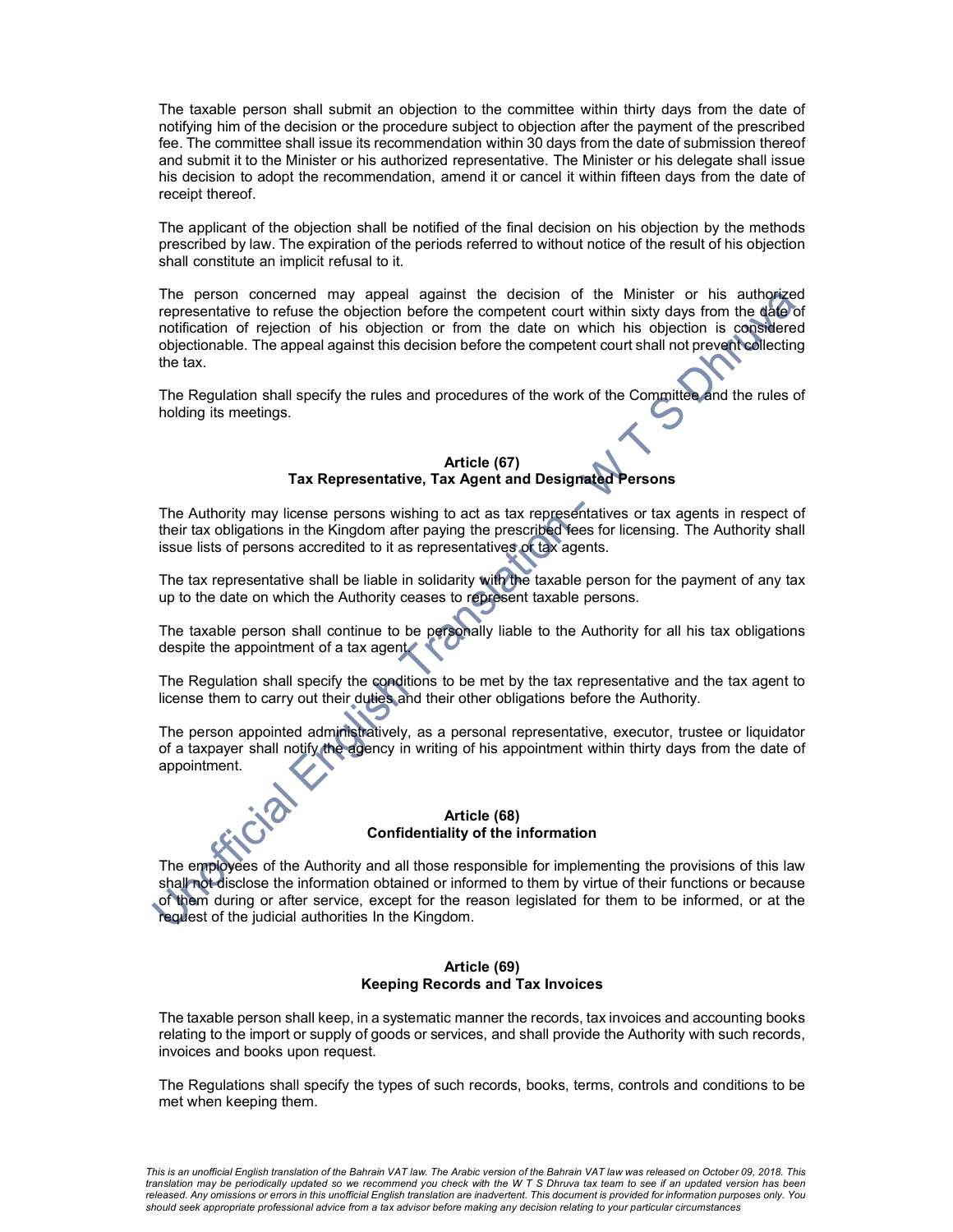#### Article (70) Insert the Registration Number

The taxable person or his legal representative must include his tax registration number on each tax return, notification, tax invoice, tax (credit/debit) note, and any other tax document, in addition to all correspondence with the Authority.

The Authority may issue to the taxable person a tax registration certificate containing its tax registration number and tax statements after paying the fees prescribed for the issuance of this certificate.

#### Article (71) Electronic System for Collection and Payment of Tax

The taxable person shall meet and submit tax registration applications, tax returns, and other applications, grievances or objections relating to the tax, as well as payment of the due net tax and related administrative fines, through the electronic system approved by the Authority.

## Article (72) International Agreement on Tax Matters

The provisions of this Law shall not prejudice the international obligations of the Kingdom arising under agreements between the Government of the Kingdom, foreign States and international or regional organizations, or any international or bilateral treaties or protocols to which the Kingdom is a party.

## Article (73) Coordination with Government Authorities

The Authority may coordinate with all government authorities in the Kingdom regarding the implementation of the provisions of this law and the regulation. All government authorities shall provide them with the data, information and documents required for the application of the tax.

## Article (74) License Fees and Tax Certificates.

The fees for the issuance of tax certificates, the licenses of representatives and tax agents, and the fees for filing tax objections shall be determined by a decision issued by the Minister after the approval of the Council of Ministers.

#### Chapter Twenty Transitional Provisions

## Article (75) Date of supply after implementation of the law

A. If the invoice has been issued or the goods and services have been paid before the date of implementing this law or before the date of registration, and the supply has been made after that date, then it is considered that the supplier of the goods or services has made a taxable supply on the date of the actual supply of the goods or services. The taxable person shall, in this case, issue a tax invoice including the tax due for the supply of the goods or services unless the invoice issued before the effective date of the law included the value of the tax actually due.

- B. For the purposes of the application of this Article, the date of supply shall be considered after the date of implementing this Law in the following two cases:
	- 1. If the date of delivery of the goods is later than the date of implementing this Law.
	- 2. If the date of completion of the performance of the service is later than the date of implementing this Law.